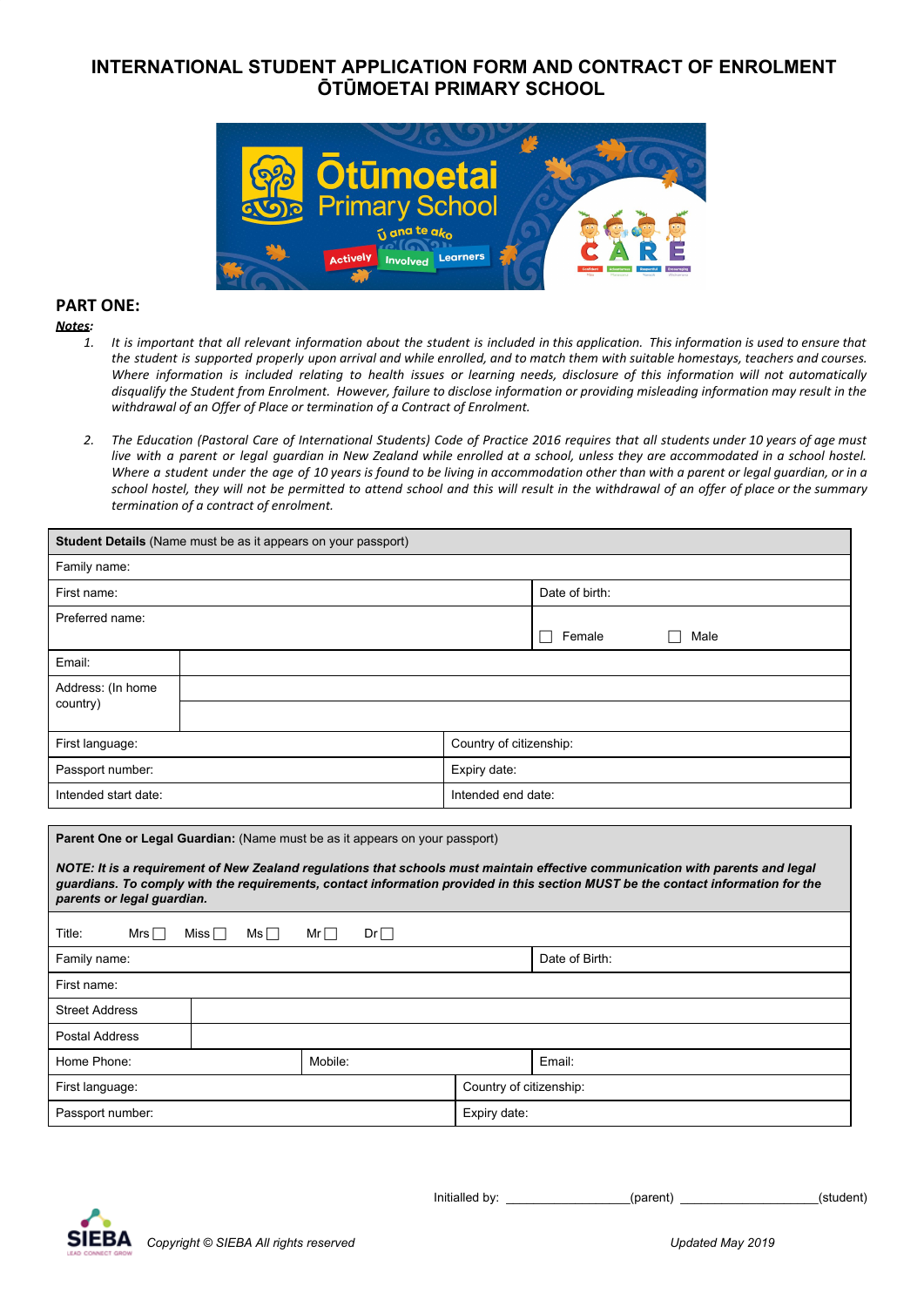|                                                                                                                                                                                                                                                                                                                                                                                                                                                                                                                                                         |                          | Parent Two or Legal Guardian: (Name must be as it appears on your passport)                                       |                  |                         |                                                                                                                                       |           |
|---------------------------------------------------------------------------------------------------------------------------------------------------------------------------------------------------------------------------------------------------------------------------------------------------------------------------------------------------------------------------------------------------------------------------------------------------------------------------------------------------------------------------------------------------------|--------------------------|-------------------------------------------------------------------------------------------------------------------|------------------|-------------------------|---------------------------------------------------------------------------------------------------------------------------------------|-----------|
| NOTE: It is a requirement of New Zealand regulations that schools must maintain effective communication with parents and legal<br>guardians. To comply with the requirements, contact information provided in this section MUST be the contact information for the<br>parents or legal guardian.                                                                                                                                                                                                                                                        |                          |                                                                                                                   |                  |                         |                                                                                                                                       |           |
| Mrs $\Box$<br>Title:                                                                                                                                                                                                                                                                                                                                                                                                                                                                                                                                    | Miss $\Box$<br>$Ms \Box$ | Mr<br>$Dr \Box$                                                                                                   |                  |                         |                                                                                                                                       |           |
| Family name:                                                                                                                                                                                                                                                                                                                                                                                                                                                                                                                                            |                          |                                                                                                                   | Date of birth:   |                         |                                                                                                                                       |           |
| First name:                                                                                                                                                                                                                                                                                                                                                                                                                                                                                                                                             |                          |                                                                                                                   |                  |                         |                                                                                                                                       |           |
| Street address:                                                                                                                                                                                                                                                                                                                                                                                                                                                                                                                                         |                          |                                                                                                                   |                  |                         |                                                                                                                                       |           |
| Postal address:                                                                                                                                                                                                                                                                                                                                                                                                                                                                                                                                         |                          |                                                                                                                   |                  |                         |                                                                                                                                       |           |
| Home phone:                                                                                                                                                                                                                                                                                                                                                                                                                                                                                                                                             |                          | Mobile:                                                                                                           |                  | Email:                  |                                                                                                                                       |           |
| First language:                                                                                                                                                                                                                                                                                                                                                                                                                                                                                                                                         |                          |                                                                                                                   |                  | Country of citizenship: |                                                                                                                                       |           |
| Passport number:                                                                                                                                                                                                                                                                                                                                                                                                                                                                                                                                        |                          |                                                                                                                   | Expiry date:     |                         |                                                                                                                                       |           |
|                                                                                                                                                                                                                                                                                                                                                                                                                                                                                                                                                         |                          |                                                                                                                   |                  |                         |                                                                                                                                       |           |
| Emergency Contact (In home country, other than parents):                                                                                                                                                                                                                                                                                                                                                                                                                                                                                                |                          |                                                                                                                   |                  |                         |                                                                                                                                       |           |
| Contact's name:                                                                                                                                                                                                                                                                                                                                                                                                                                                                                                                                         |                          |                                                                                                                   |                  |                         |                                                                                                                                       |           |
| Relationship to the student:<br>Mobile phone:                                                                                                                                                                                                                                                                                                                                                                                                                                                                                                           |                          |                                                                                                                   |                  |                         |                                                                                                                                       |           |
| Home phone:                                                                                                                                                                                                                                                                                                                                                                                                                                                                                                                                             |                          |                                                                                                                   |                  |                         |                                                                                                                                       |           |
| Email address:                                                                                                                                                                                                                                                                                                                                                                                                                                                                                                                                          |                          |                                                                                                                   |                  |                         |                                                                                                                                       |           |
|                                                                                                                                                                                                                                                                                                                                                                                                                                                                                                                                                         |                          |                                                                                                                   |                  |                         |                                                                                                                                       |           |
| Agent Information (If using an agent)                                                                                                                                                                                                                                                                                                                                                                                                                                                                                                                   |                          |                                                                                                                   |                  |                         |                                                                                                                                       |           |
| Agency name:                                                                                                                                                                                                                                                                                                                                                                                                                                                                                                                                            |                          |                                                                                                                   |                  |                         |                                                                                                                                       |           |
| Agent name:                                                                                                                                                                                                                                                                                                                                                                                                                                                                                                                                             |                          |                                                                                                                   |                  |                         |                                                                                                                                       |           |
| Agent email address:                                                                                                                                                                                                                                                                                                                                                                                                                                                                                                                                    |                          |                                                                                                                   | Phone:           |                         |                                                                                                                                       |           |
| <b>Medical Information</b>                                                                                                                                                                                                                                                                                                                                                                                                                                                                                                                              |                          |                                                                                                                   |                  |                         |                                                                                                                                       |           |
| Name of doctor (in home country):                                                                                                                                                                                                                                                                                                                                                                                                                                                                                                                       |                          |                                                                                                                   |                  |                         |                                                                                                                                       |           |
| Phone number of doctor:                                                                                                                                                                                                                                                                                                                                                                                                                                                                                                                                 |                          |                                                                                                                   |                  |                         |                                                                                                                                       |           |
| Please declare any previous physical or mental health illness or problems that may affect the student's enrolment.                                                                                                                                                                                                                                                                                                                                                                                                                                      |                          |                                                                                                                   |                  |                         |                                                                                                                                       |           |
| Date of illness:                                                                                                                                                                                                                                                                                                                                                                                                                                                                                                                                        |                          |                                                                                                                   |                  |                         |                                                                                                                                       |           |
| Please provide details (attach additional pages if required).                                                                                                                                                                                                                                                                                                                                                                                                                                                                                           |                          |                                                                                                                   |                  |                         |                                                                                                                                       |           |
|                                                                                                                                                                                                                                                                                                                                                                                                                                                                                                                                                         |                          | Please tick the appropriate box if you suffer from or have suffered from any of the following medical conditions: |                  |                         |                                                                                                                                       |           |
| $\square$ Asthma<br>$\square$ Back/Neck problems<br>$\Box$ Glandular Fever<br>$\Box$ Allergy to bee/wasp stings<br>$\Box$ Migraines<br>$\Box$ HIV or AIDS<br>$\Box$ Diabetes<br>$\Box$ Hepatitis A, B or C<br>$\Box$ Depression/Anxiety<br>$\Box$ Heart Condition<br>$\Box$ Food Allergies<br>$\Box$ ADD/ADHD<br>$\Box$ Allergies<br>$\Box$ Eating Disorder<br>$\Box$ Tuberculosis<br>$\Box$ Epilepsy<br>$\Box$ Mobility issues<br>$\Box$ Behavioural Difficulties $\Box$ Learning Difficulties<br>$\Box$ Mental Illness<br>$\Box$ Other, please state: |                          |                                                                                                                   |                  |                         |                                                                                                                                       |           |
|                                                                                                                                                                                                                                                                                                                                                                                                                                                                                                                                                         |                          |                                                                                                                   |                  |                         | Does the student have any medical implants (such as metal implants) that may affect receiving medical treatment while in New Zealand? |           |
| $\sqcap$ Yes<br>⊤No<br>If 'Yes' please provide details (attach additional pages if required).                                                                                                                                                                                                                                                                                                                                                                                                                                                           |                          |                                                                                                                   |                  |                         |                                                                                                                                       |           |
| Is the student currently on any medication?                                                                                                                                                                                                                                                                                                                                                                                                                                                                                                             |                          |                                                                                                                   |                  |                         |                                                                                                                                       |           |
| $\sqcap$ Yes<br>⊤No<br>If 'Yes' please provide details (attach additional pages if required).                                                                                                                                                                                                                                                                                                                                                                                                                                                           |                          |                                                                                                                   |                  |                         |                                                                                                                                       |           |
|                                                                                                                                                                                                                                                                                                                                                                                                                                                                                                                                                         |                          |                                                                                                                   | Initialled by: _ |                         | (parent)                                                                                                                              | (student) |

*Copyright © SIEBA All rights reserved Updated May 2019*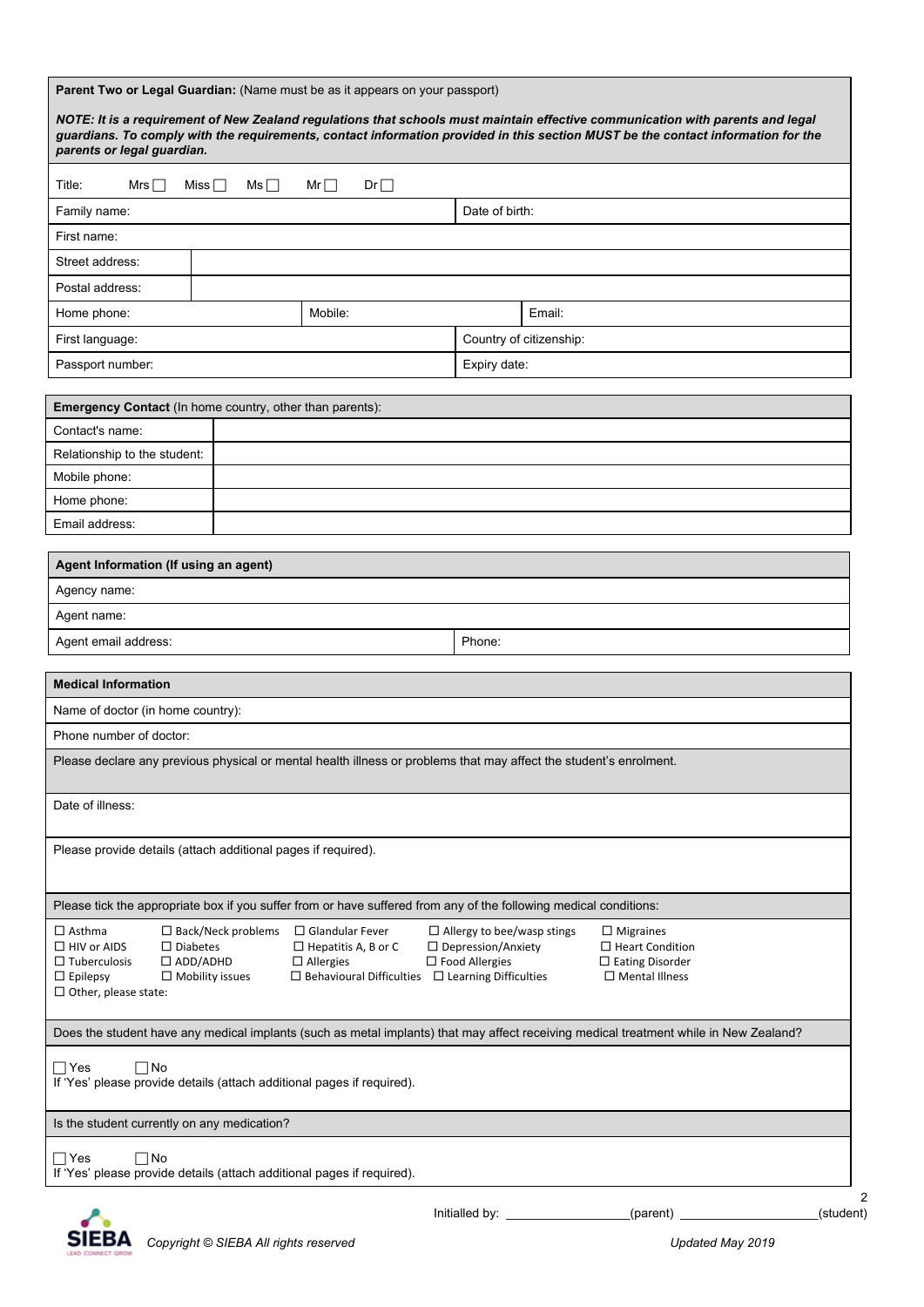Please note: If you suffer from conditions requiring medication, it is advisable to bring your own medication to New Zealand. You will be required to notify the<br>school regarding any medications that you bring with you.

Is there anything further regarding the health of the student that the school needs to be aware of in enrolling and supporting the student as an international student?

 $\Box$  Yes  $\Box$  No

If 'Yes' please provide details (attach additional pages if required).

Do you consent to the school providing over-the-counter medication \*such as acetaminophen, paracetamol or ibuprofen?

 Yes No If 'No' please specify what medications you do not want the Student to receive:

| <b>Learning Information</b>                                                                         |
|-----------------------------------------------------------------------------------------------------|
| How many years of schooling not including pre-school education has the student had?                 |
| Does the student have any learning difficulties which may require extra school support or services? |
| $\Box$ Yes<br>$\Box$ No<br>If 'Yes' please provide details (attach additional pages if required).   |
| Does the student have behavioural difficulties which may require extra school support or services?  |
| $\Box$ No<br>$\Box$ Yes<br>If 'Yes' please provide details (attach additional pages if required)    |

If 'Yes' please provide details (attach additional pages if required).

| <b>General Details</b>                                                                                                                                                           |  |                          |           |  |
|----------------------------------------------------------------------------------------------------------------------------------------------------------------------------------|--|--------------------------|-----------|--|
| Has the student previously applied for entry to the school?                                                                                                                      |  | ∃Yes                     | $\Box$ No |  |
| If yes, when?                                                                                                                                                                    |  |                          |           |  |
| Has the student ever had a family member or relative enrolled at the school?<br>No<br>Yes                                                                                        |  |                          |           |  |
| Name:                                                                                                                                                                            |  | Year attended:           |           |  |
| Has the student previously studied at any other NZ school?                                                                                                                       |  | Yes<br>$\vert \ \ \vert$ | No        |  |
| If yes, please state the name of the school:                                                                                                                                     |  |                          | Dates:    |  |
| How many years has the student studied English?<br>1 Months<br>1 Years                                                                                                           |  |                          |           |  |
| Complete beginner<br>Able to hold simple conversations<br>Please indicate the students' level of English:<br>Able to understand enough to know what is going on in the classroom |  |                          |           |  |
| Do the student's parents speak or read English?<br>□No<br>Read<br>Speak<br>$\sqcap$ Yes<br>No<br>Yes                                                                             |  |                          |           |  |

| <b>Designated Caregiver Details</b> (If the student is staying with a relative or close family friend) |         |  |  |
|--------------------------------------------------------------------------------------------------------|---------|--|--|
| Name of caregiver:                                                                                     |         |  |  |
| Address (in NZ):                                                                                       |         |  |  |
|                                                                                                        |         |  |  |
| Home phone:                                                                                            | Mobile: |  |  |
| Email:                                                                                                 |         |  |  |
| Relationship to student:                                                                               |         |  |  |

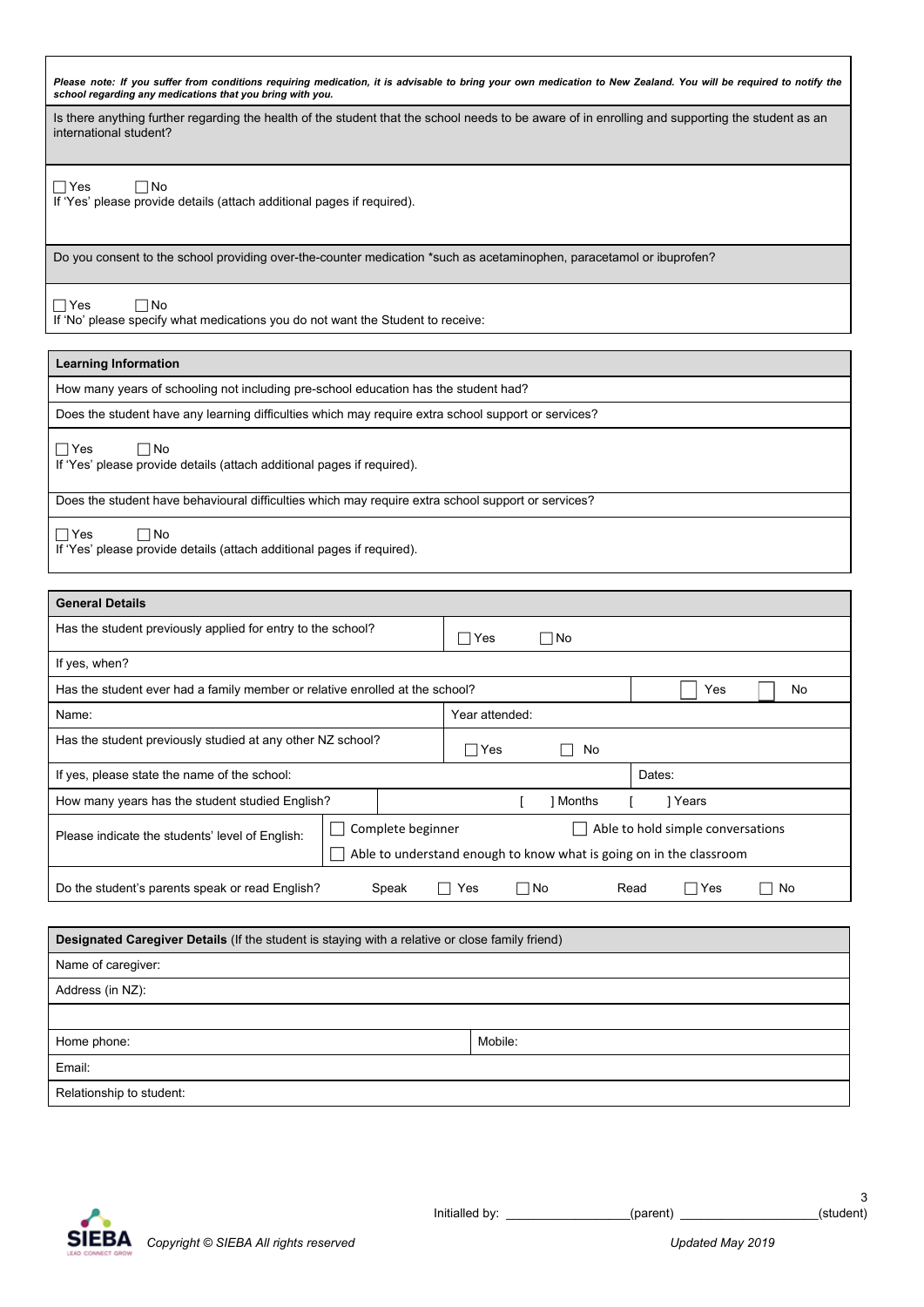## **PART TWO:**

#### **THE TERMS AND CONDITIONS APPENDED TO THIS APPLICATION, FORM AND GOVERN THE STUDENT'S TUITION AT THE SCHOOL. BY SIGNING BELOW THE SCHOOL AND THE PARENTS OR LEGAL GUARDIAN AGREE TO THOSE TERMS AND CONDITIONS. PLEASE ENSURE THE TERMS AND CONDITIONS ARE READ CAREFULLY.**

## **Terms and Conditions:**

#### **Definitions**

- 1. For the purposes of this Agreement the following terms shall have the following meanings:
- **Accommodation** means the residential accommodation provided to the Student.
- **Accommodation Agreement** means the agreement between the School and the Parents, which governs the Student's accommodation arrangements.
- **Act** means the Education Act 1989.
- **Agreement** means this Agreement including any schedules.
- **Application Form** means the standard enrolment form which forms the cover page of this Agreement.
- **Code** means the Education (Pastoral Care of International Students) Code of Practice 2016.
- **Designated Caregiver** has the meaning as set out in the Code.
- **Disciplinary Action** includes termination of this Agreement and suspension, expulsion and exclusion of the Student as those terms are defined in the Act.
- **Fee** means fees payable by the Parents to the School as per the Fee Schedule.
- **Fee Schedule** means the schedule of fees for Tuition, Accommodation and miscellaneous charges, which is available from the School on request and may be updated from time to time.

**Homestay** has the meaning as set out in the Code.

- **Legal Guardian** means the person or persons who is legally the guardian of the Student in their home country and has the legal right to make decisions about their care, education and well-being. It can include parents, where they have the right to make decisions for the Student.
- **Offer of Place** means a Confirmed Offer of Place and does not include any provisional offer.
- **Parent** means the student's biological or legally adoptive parent. Except where the context requires otherwise, references to Parents in this agreement includes Legal Guardians and also includes a single Parent who has the sole right of guardianship in relation to the child.
- **Residential Caregiver** has the meaning as set out in the Code.
- **School** means the school referred to in the annexed Application Form.
- **Student** means the student referred to in the annexed Application Form.
- **Termination** means termination of the Agreement and includes termination by the School expelling or excluding the Student.

**Tuition** means the education of the Student at the School.

**Period of Enrolment** means any period for which Fees are paid and for the purpose of this Agreement the enrolment of the Student begins on the course start date stated in the Student's Offer of Place and ends on the course end date stated in the Student's Offer of Place, or on such earlier date as the parties agree or the School terminates the Agreement pursuant to clause 26 or 28 of the Agreement.

#### **Preliminary Provisions**

- 2. The Agreement is declared to be a Contract of Enrolment in terms of section 2 of the Act.
- 3. The School shall provide Tuition to the Student in accordance with school policies, the Code, the Act and any other applicable laws, in return for the payment of the Fee.

#### **Terms of Agreement**

- 4. Unless otherwise agreed in writing between the parties, the School's responsibility for the Student begins on the first day of the Period of Enrolment and ends on the last day of the Period of Enrolment, or in the event that the Student's Tuition is terminated, on the date of termination. The parties agree that any period of time in which the Student is in New Zealand before or after the Period of Enrolment will be at the risk of the Student and Parents/Legal Guardians and that the School will have no legal or moral responsibility for what occurs during this period unless otherwise agreed in writing.
- 5. Except in the circumstances described in clauses 6, 7 and 8, the conditions in this Agreement apply for the whole time the Student is enrolled at the School during a Period of Enrolment. The Agreement may be renewed on application to the School in writing. Renewal of this Agreement is at the sole and absolute discretion of the School and is subject to satisfactory performance and attendance by the Student, the School making an Offer of Place for a further Period of Enrolment and the payment of Fees. For avoidance of doubt, should this Agreement be renewed the Period of Enrolment for the renewed term shall be that stated in the Offer of Place issued by the School to the Student in respect of the renewed term.
- 6. The School is not responsible for the Student if the Student chooses to leave New Zealand during the Period of Enrolment. Should the Student leave New Zealand during the Period of Enrolment other than as part of a School organised trip the School's responsibility for the Student shall cease upon the Student's departure and resume upon the Student returning to New Zealand.
- 7. This Agreement is deemed to be written agreement from the parents that the School is not responsible for the Student's day-to-day care where the student is in the custody of a residential caregiver who is a supervisor for the Student while the Student is in temporary accommodation and that supervisor is not a resident of New Zealand and is travelling with or accompanying the Student for the purpose of supervising them during the Period of Enrolment.
- 8. The School is not responsible for the Student's day-to-day care where the Student is in the custody of a person approved



Initialled by: \_\_\_\_\_\_\_\_\_\_\_\_\_\_\_\_\_\_(parent) \_\_\_\_\_\_\_\_\_\_\_\_\_\_\_\_\_\_\_\_(student)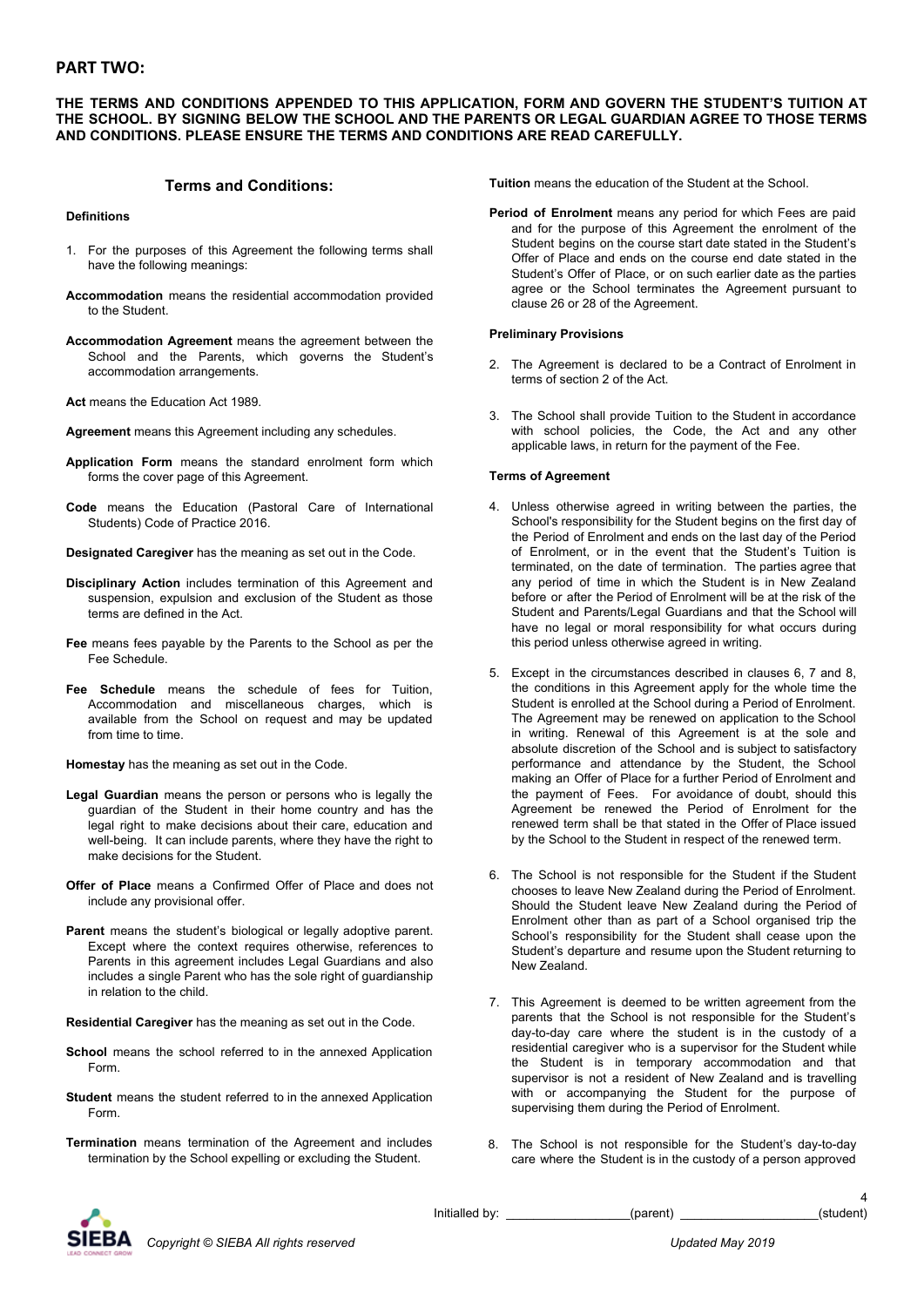by the Parent or Legal Guardian as part of a handover of care arrangement in accordance with the Code.

9. During the Period of Enrolment the Student must keep the School reasonably informed of his or her whereabouts including without limitation if the Student intends to leave New Zealand during the Period of Enrolment.

#### **Accommodation**

- 10. The Parents agree that where the Student is under the age of 10 years at any time during the Period of Enrolment, the Student will live with one or both Parents at all times while aged under 10 years unless the Student is accommodated in a School Hostel. For the avoidance of doubt, students aged 10 years and over may live with a Residential Caregiver.
- 11. The Parents agree that no changes to accommodation arrangements will be made whatsoever without the prior written agreement of the School.
- 12. The Parents agree that this Agreement is subject to and conditional on the School being satisfied that the Student has appropriate accommodation arrangements in place and, where applicable, an Accommodation Agreement or Designated Caregiver Agreement being entered into by all relevant parties.
- 13. For students not living with the Parents, the Parents irrevocably authorise the principal of the School to advise the Residential Caregiver (whether or not arranged through the school) of all matters and information required to be provided to the Parents and agree to appoint the Residential Caregiver in New Zealand to receive such information in substitution for the Parents.

#### **Immigration and Insurance**

- 14. The Parents agree to comply with the immigration requirements as set out in the Immigration Act 2009, and any immigration conditions applicable to the Student's stay in New Zealand. The Parents understand that the School has an obligation to report any breaches of the immigration requirements to the appropriate immigration authority.
- 15. The Student must maintain an up-to-date visa as stipulated by Immigration New Zealand.
- 16. The Parents agree that it is a condition of enrolment that the Student has current and comprehensive travel and medical insurance. Where insurance in not arranged by the School, the Parents will provide the School with evidence of the relevant insurance policy. If appropriate evidence is not provided, the School may organise insurance it considers appropriate and pass on this cost to the Parents or may refuse to allow the student to attend classes until appropriate evidence of insurance is provided.

#### **Fees**

- 17. The Fee must be paid to the School in advance of each Period of Enrolment or as otherwise directed by the School. The Parents agree to comply with school policies regarding the payment of the Fee.
- 18. If Tuition is terminated by the School during a Period of Enrolment, in accordance with the Act and the Code, any refund of the Fee applicable to that Period of Enrolment will be assessed in accordance with the refund policy contained in Schedule Three, as updated by the school from time to time..

#### **Information, Warranties and Acknowledgements**

- 19. The Parents agree to provide the School with educational, medical, financial or other information relating to the wellbeing of the Student as may be requested from time to time by the School. If the Parents provide misleading information or fail to disclose information about the Student to the School, such that the School has to change or modify the level of Tuition or Accommodation required by the Student, the School may charge the Parents such fees as required to adequately compensate for such additional requirements. For avoidance of doubt, the obligation to disclose information continues during the term of this Agreement and the Parents are obliged to notify the School in respect of any changing conditions in relation to the Student.
- 20. The Parents confirm that:
	- (a) The Student does not suffer from any medical condition or behavioural condition (including mental health conditions and allergies) that may negatively impact on the health, safety or education of the Student or any other student at the School, except as disclosed in writing in the Application Form;
	- (b) The Student does not have any medical or other special needs that require additional support, except as disclosed in writing on the Application Form;
	- (c) All information in the Application Form is true and correct to the best of their knowledge and belief.
- 21. The Parents acknowledge that:
	- (a) The School may obtain at any time from any person or entity any information it requires to process and/or accept the Student for admission to the School or to perform or complete any of the other purposes under this Agreement. The Parents authorise any such person to release to the School any personal information that person holds concerning the Student and/or Parents.
	- (b) If the Parents fail to provide any information requested in relation the Students admission to the School, the School may be unable to process the Student's application.
	- (c) This Agreement is conditional at all times on the Student having accommodation in New Zealand which complies with the Code. If this condition is unable to remain fulfilled, than this Agreement will be at an end.
	- (d) Personal information of the Student and/or Parents collected or held by the School is provided and may be held, used and disclosed to enable the School to process the Student's eligibility to receive Tuition at the School and Accommodation.
	- (e) The Parents agree that where the Student lives in a School approved Homestay, this Agreement is subject to an Accommodation Agreement being entered into by the School and the Parents. Where the Student lives with a Designated Caregiver, this Agreement is subject

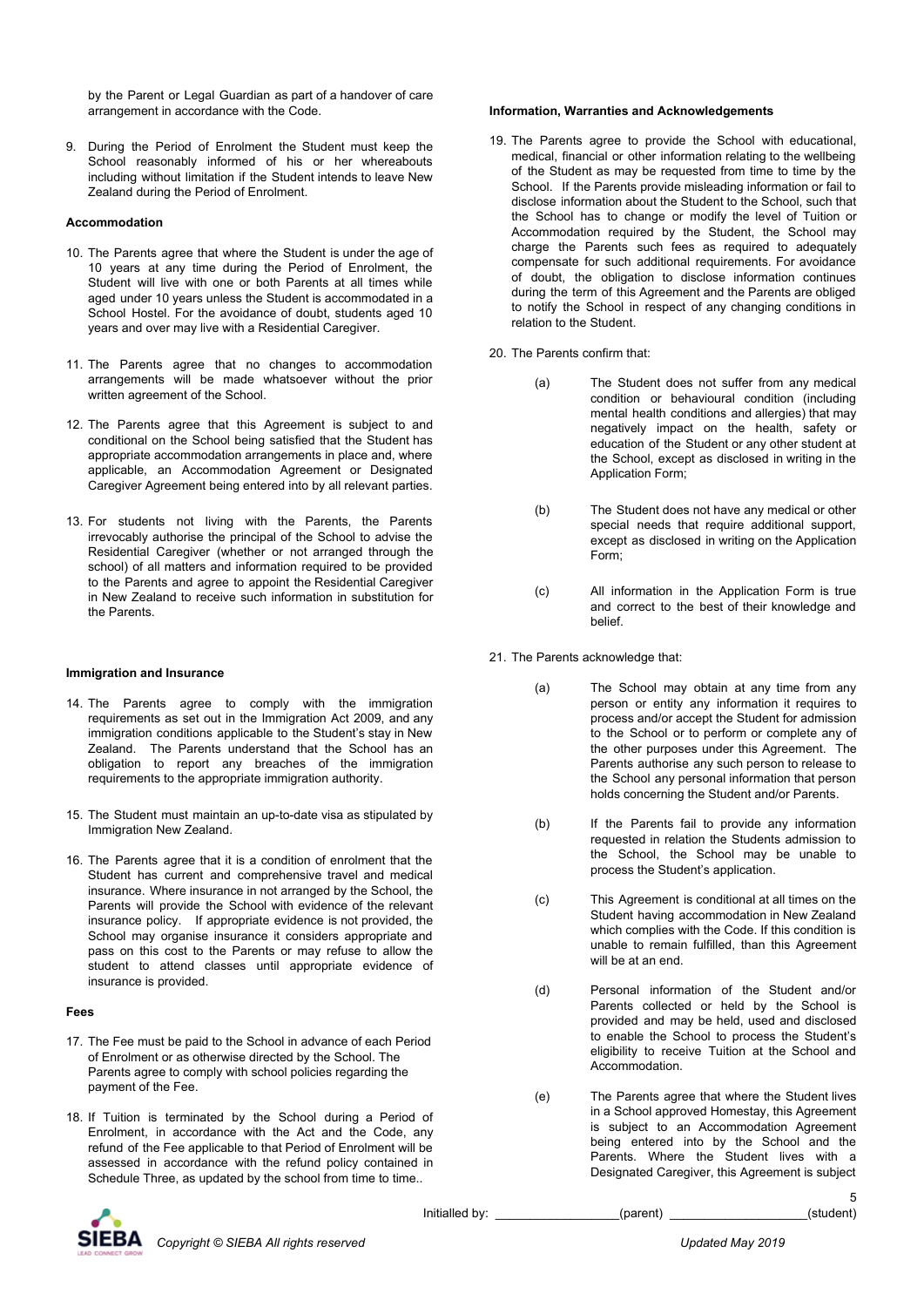to a Designated Caregiver Agreement being entered into by the School, the Parents and the Designated Caregiver. In either case, a breach by the Student of the Accommodation Agreement or of the Designated Caregiver Agreement will be deemed to be a breach of this Agreement.

- (f) All personal information provided to the School is collected and will be held by the School.
- (g) The Student and Parents have the right under the Privacy Act 1993 to obtain access to and request corrections of any personal information held by the School concerning them.
- (h) Under the Privacy Act 1993, any information collected may be provided to education authorities.
- (i) Information relating to the education, health, welfare or safety of the Student, may be released to relevant parties outside the School, at the discretion of the School.
- (j) Photographs and videos of the Student may be used for the Student's records and in any publicity material for the School unless otherwise agreed in writing by the parties.

#### **Consent**

- 22. The Parents, who have signed this Agreement irrevocably appoint and authorise the principal of the School (or such other person as may be appointed by the School to carry out the principal's duties) to:
	- (a) Receive information from any person, authority, or corporate body concerning the Student including, but not limited to, medical, financial, educational or welfare information;
	- (b) Provide consents that may be necessary to be given on the Student's behalf in the event of a medical emergency where it is not reasonably practicable to contact the Parents.
- 23. Where the Student lives with the Parents, the School shall seek specific written consent of the Parents in accordance with school policies and procedures before the Student participates in any activity either organised by the School or by another party on behalf of the School.
- 24. Where the Student is in the care of a Residential Caregiver, the School shall seek specific written consent of the Parents before the Student participates in any activity either organised by the School or by another party which are considered to be adventure activities or extreme sports or are activities that are organised by the School and require the Student to stay away from their regular accommodation overnight.
- 25. Where the Student is in the care of a Residential Caregiver, except in the circumstances described in clause 24, this agreement is deemed to be written consent of the Parents for any activity organised and/or supervised by the School, including trips and physical activities, regardless of whether consent is sought from domestic students in relation to the same activity.
- 26. Where the Student is in the care of a Residential Caregiver, unless otherwise agreed in writing by the parties, this Agreement is deemed to be written consent for leisure travel or

stays organised and supervised by the Student's Homestay or Residential Caregiver (where applicable) where the travel is within New Zealand for a period of not more than seven days and does not result in the Student missing any scheduled school days.

#### **Conduct, Discipline and Termination**

- 27. The Student will comply at all times with school policies, the Code and the Act, and the Parents shall work with the School to ensure such compliance. This includes, without limitation, compliance with the Code of Student Conduct which is annexed to this Agreement as Schedule One, including any amendments made by the School during the Period of Enrolment.
- 28. In the event of any breach of this agreement by the Student or the Parents, the School may take any disciplinary step it considers appropriate, including terminating this Agreement, and/or suspending, excluding or expelling the Student and (if applicable) notify Immigration New Zealand of its decision to terminate the Agreement or to exclude or expel the Student.
- 29. Without limitation, the following actions shall be deemed to be breaches of this Agreement which may warrant disciplinary action:
	- (a) Refusal by the Student to obey any reasonable instruction given by any employee or officer of the School during the Period of Enrolment;
	- (b) Any breach of the Code of Student Conduct by the Student;
	- (c) Any breach of the Accommodation Agreement or Designated Caregiver Agreement by the Student or Parent;
	- (d) Any act by the Student during the Period of Enrolment that creates a risk to the safety of any person;
	- (e) Any act by the Student during the Period of Enrolment that jeopardises the education of any other Student;
	- (f) Any breach of clauses 15 or 16 of this Agreement or of the warranties contained in clause 20 of this Agreement;
	- (g) Failure to make payments pursuant to the Fee Schedule; and
	- (h) Any other breach of this Agreement
- 30. Where appropriate, the School will follow the process set out in the Disciplinary Policy which is annexed to this Agreement as Schedule Two when exercising its disciplinary powers pursuant to clause 28 of this Agreement, but nothing in this Agreement shall limit the power of the School to summarily terminate this Agreement or expel or exclude the Student for serious misconduct or to suspend the Student pending investigation if the School concludes that this step is necessary for the purpose of protecting the safety of any person, including the Student.

#### **General Matters**



Initialled by: \_\_\_\_\_\_\_\_\_\_\_\_\_\_\_\_\_\_(parent) \_\_\_\_\_\_\_\_\_\_\_\_\_\_\_\_\_\_\_\_\_(student)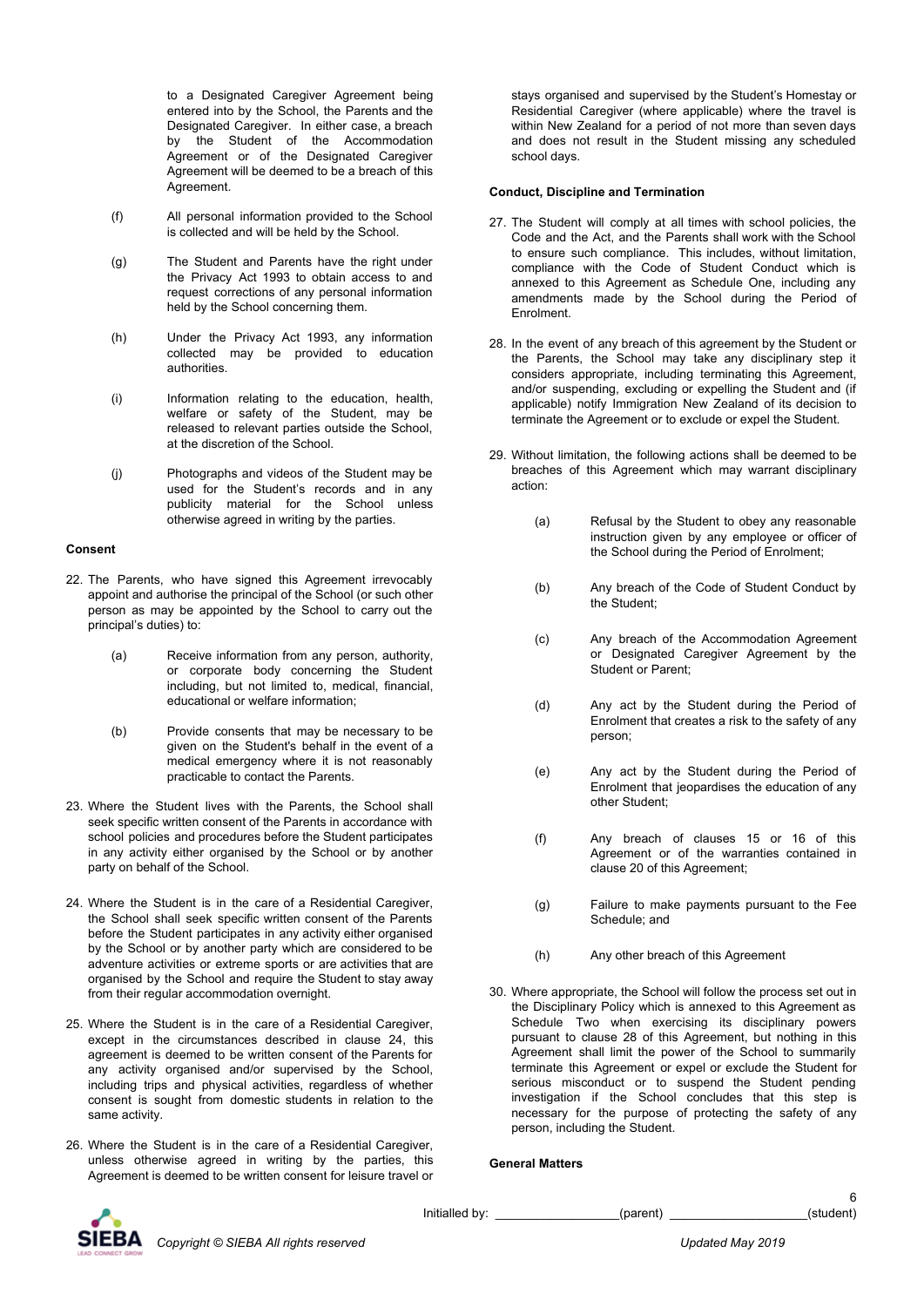- 31. No party to this Agreement is liable to the other for failing to meet its obligations under this Agreement to the extent that the failure was caused by an act of God or other circumstances beyond its reasonable control.
- 32. This Agreement shall be construed and take effect in accordance with the non-exclusive laws of New Zealand. In relation to any legal action or proceedings arising out of or in connection with this Agreement the Parents irrevocably:
	- (a) Submit to the non-exclusive jurisdiction of the Courts of New Zealand; and
	- (b) Agree that proceedings may be brought before any Court including any forum constituted under the Arbitration Act 1908 within New Zealand, and waive any objection to proceedings in any such Court or forum on the grounds of venue or on the grounds that the proceedings have been brought in an inconvenient forum.
- 33. Notices given under this Agreement must be in writing and given to the addresses set out in the Application Form. Those notices sent by post will be deemed to have been received ten (10) days after posting.
- 34. Notices may also be given by sending an email to the email addresses specified on the first page of this agreement and will be deemed to have been received 12 hours after it has been sent.
- 35. This Agreement contains the entire understanding of the parties and overrides any prior promises, representations, understandings or agreements. The terms of the Agreement may be changed by the School in consultation with the Parents, except where such change is required by New Zealand legislation or the Code. This Agreement shall continue in force during the Period of Enrolment with the School.
- 36. The School shall at all times comply with the Health and Safety at Work Act 2015.
- 37. Nothing in this Agreement limits any rights that the Parents or Student may have under the Consumer Guarantees Act 1993.
- 38. The parties acknowledge that prior to signing this Agreement, they have had the opportunity to seek independent legal advice in respect of its content and effect.
- 39. This Agreement may be executed in one or more counterparts, each of which when so executed and all of which together shall constitute one and the same Agreement. Delivery of executed counterparts may be delivered by email, facsimile transmission or through an internet service set up for that purpose.
- 40. The parties agree that any dispute in relation to this Agreement will be resolved in accordance with the Code and the School Policies.

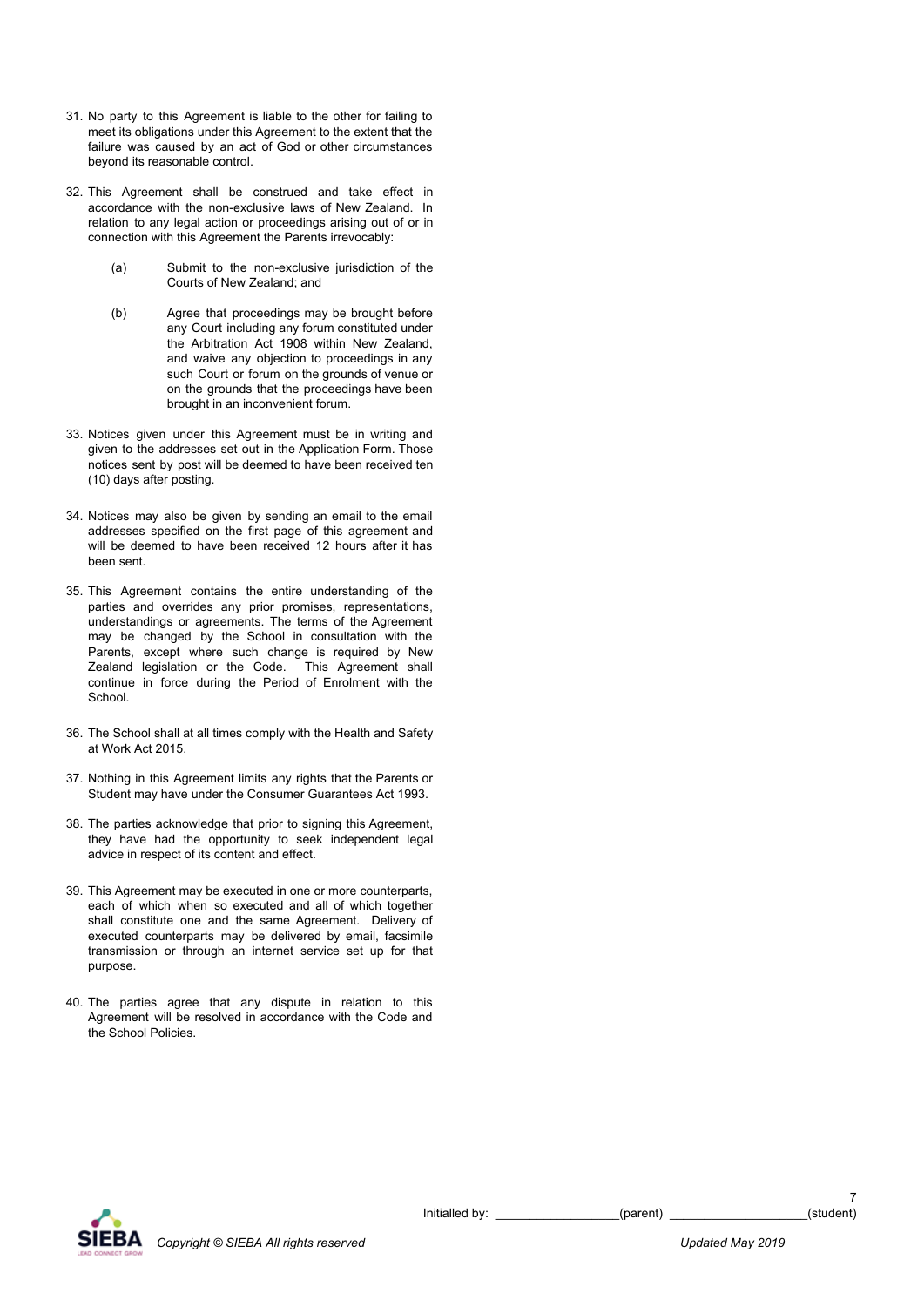## **PARENTS/LEGAL GUARDIANS DECLARATION AND AUTHORISATION**

We declare that the information contained in this application is true and complete. We understand that any false or incomplete information submitted in support of this application may invalidate this application and may result in the withdrawal of an Offer of Place. We agree that we have received sufficient information to make an informed decision about enrolment at the School.

## **Key Terms:** This Contract of Enrolment includes provisions:

- (i) that allow the School to discipline the Student, including by expulsion
- (ii) that control and limit the Student's rights of refund when Enrolment ends early
- (iii) that require the Parents to make full disclosure of all relevant information and
- (iv) that provide consent for the School to permit certain activities without further consent from the Parents.

*This is an important legal document, please read all clauses carefully.*

## **By signing this agreement you:**

- 1. Confirm that all of the information in the application form is true and complete.
- 2. Confirm that where the Students is under 10 years of age, the Student will live with a parent or legal guardian in New Zealand while enrolled at a school

## **SIGNING**

## **Parents/Legal Guardians**

By signing below, the Parents (as applicable) confirm that they have read the Agreement and agree to be bound by it in all respects: (please also initial each page of the Agreement, including the schedules)

| Signature(s): |  |
|---------------|--|
| Date:         |  |

## **School**

By signing below, the authorised signatory of the School confirms that they are authorised to sign on behalf of the School, and confirms that the School will be bound by the Agreement in all respects:

| Name: |  |  |
|-------|--|--|
|       |  |  |

Signature:

Date: \_\_\_\_\_\_\_\_\_\_\_\_\_\_\_\_\_\_\_\_\_\_\_\_\_\_\_\_\_\_\_\_\_\_\_

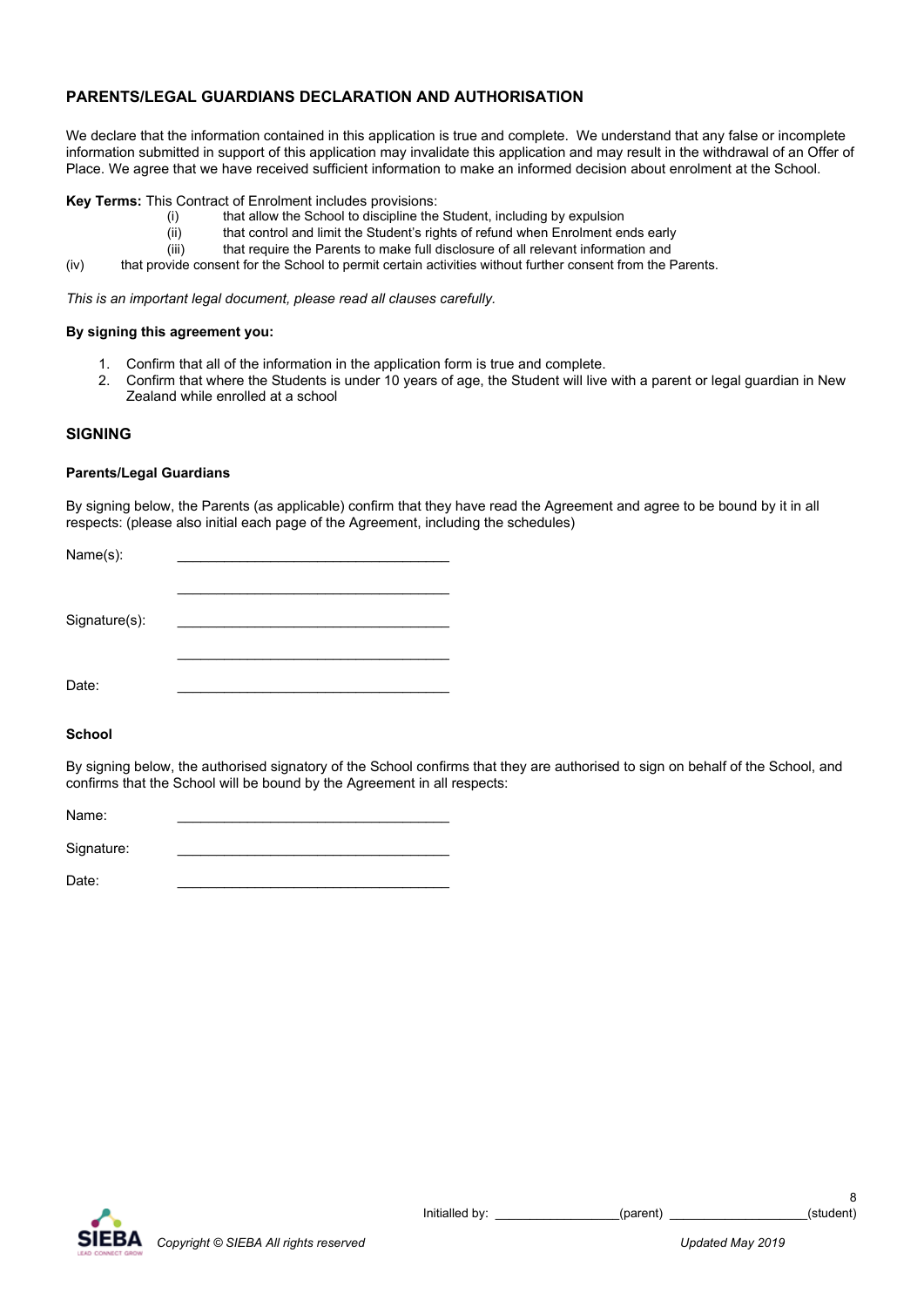# **ŌTŪMOETAI PRIMARY CODE OF CONDUCT**

(Schedule One)

International students are expected to abide by the laws of New Zealand and to follow the school rules.

We inform students about the behaviour expectations at our school as part of our **[orientation](https://ops.schooldocs.co.nz/14836.htm) [processes](https://ops.schooldocs.co.nz/14836.htm)**. Staff are also made aware of any special requirements for international students. All school staff know who the international student support person is, and will contact them in the case of a serious issue with an international student's behaviour.

The Code requires schools to respond fairly and effectively to instances of inappropriate behaviour involving international students. Staff and students are made familiar with **[behaviour management](https://ops.schooldocs.co.nz/14519.htm)** policies and these are implemented effectively.

Our school follows the same behaviour management and disciplinary procedures for international students as for domestic students:

- We expect all students to be Actively Involved Learners
- We are a PB4L (Positive Behaviour for Learning) school and have clear guidelines around expected behaviours and have consistent consequences for non compliance. Please see Major/Minor Behaviour chart below

# **MINOR**

- Playing in non-playing areas
- Property misuse
- Inappropriate language, gestures and comments
- Defiance/non-compliance
- Late/tardiness
- Physical contact
- **Electronic violation**

# **MAJOR**

- Fighting/physical violence and aggression
- Intentional, repeated non-compliance, overt defiance
- Exiting the school grounds
- Vandalism and theft
- Serious electronic violation
- Harassment/intimidation
- Lying/cheating
- Use/possession of weapons
- We teach and expect children to use the CARE values:

**C**onfident - Students show confidence in themselves and their abilities and qualities **A**dventurous - Students are willing to take risks and try out new ideas, or experiences, and display resilience

**R**espectful - Students respect themselves, others, and property

**E**ncouraging - Students give kind feedback, and help others to do the right thing

● We teach and expect that students use digital technologies and online tools safely

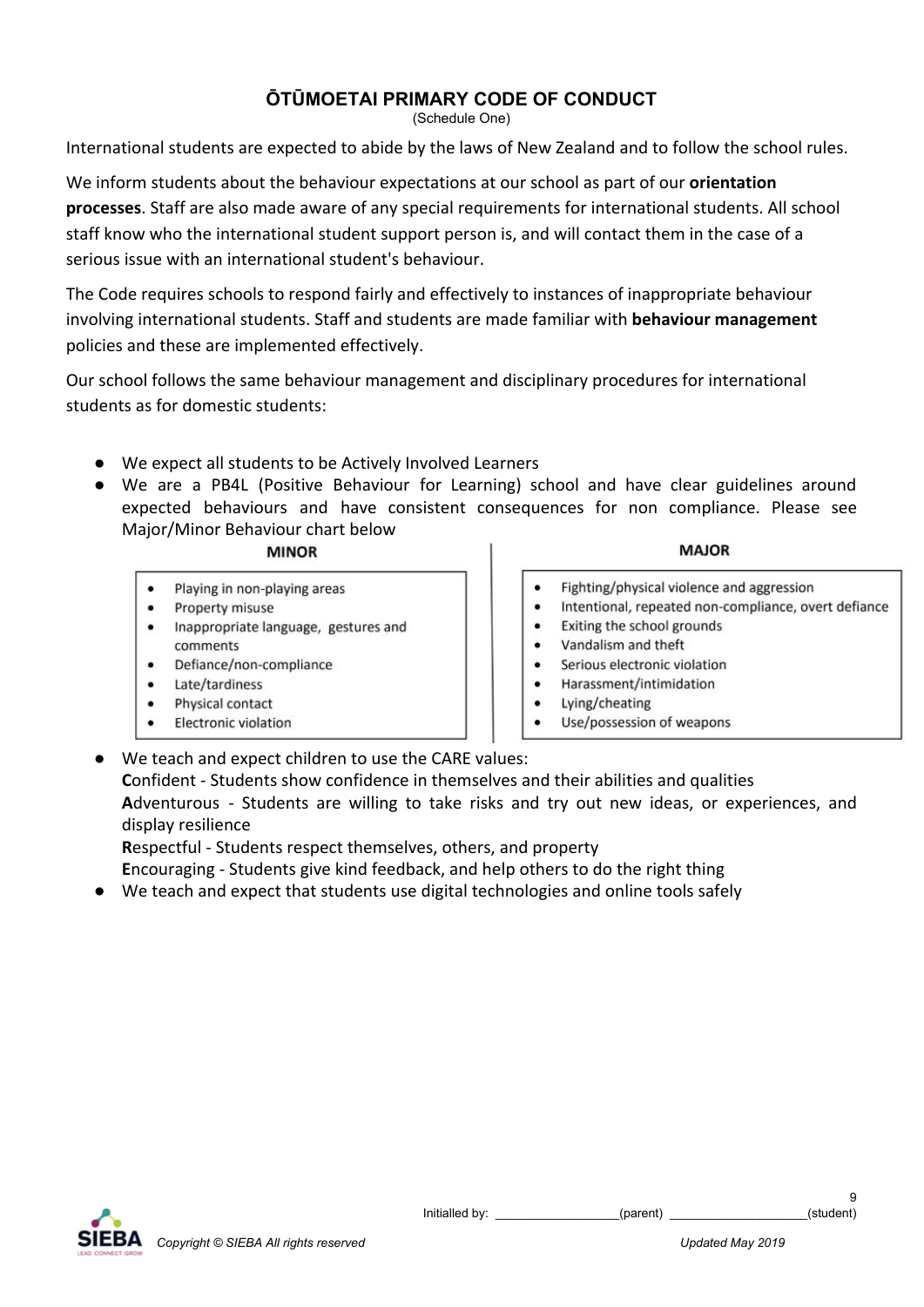#### **Disciplinary Policy** (Schedule Two)

- 
- 1. The following is the School's current disciplinary policy for dealing with breaches of the Agreement. This is not intended to restrict the School's general power of discipline and this policy may be changed from time to time at the discretion of the School.

#### **Overview**

- 2. Except in serious situations where immediate termination of the Agreement is necessary, or where the breach does not warrant any formal response other than a warning, the School will endeavour, where appropriate, to follow a two-stage disciplinary process.
- 3. In Stage One, the School will investigate and determine the facts, and will reach a conclusion on what happened and whether it amounts to a breach of the Agreement.
- 4. In Stage Two, if the School has determined that a breach has occurred, the School will consider the appropriate response to that breach, up to and including termination of the Agreement.
- 5. The Student and the Parents will have an opportunity to provide a response to the alleged breach that the School is investigating (**the Allegation**) and any proposed disciplinary action that the School is considering taking (**the Proposed Action**).
- 6. This policy does not limit the School's power to take appropriate disciplinary action urgently and without following this process if this is necessary having regard to the seriousness of the breach.
- 7. This policy also does not limit the School's power to suspend the student for the duration of the disciplinary process where suspension is considered necessary for the safety or education of any person.

## **General Policy**

- 8. When the School is conducting a disciplinary process involving the Student it will endeavour to provide the Student and the Parents with the following:
	- (a) a written summary of the Allegation or the Proposed Action;
	- (b) an opportunity to respond to the Allegation or the Proposed Action, either in person or in writing or both, at the choice of the Student;
	- (c) an opportunity to consider the Allegation or the Proposed Action for a reasonable period of time (having regard to the seriousness of the Allegation or the Proposed Action) before giving a response;
	- (d) an opportunity to hear from the Parent before giving a response, unless the delay caused by contacting that person is unreasonable having regard to the seriousness of the Allegation or Proposed Action;
	- (d) an opportunity to have an independent support person of the Parents choice present at any meeting relating to the disciplinary process;
	- (e) an opportunity to meet with that support person in private at any stage during the disciplinary process;
	- (f) an opportunity to have a translator present (or otherwise facilitate the student participating in the process in his or her own language) during any meeting or process if the School or the Parents considers that a language barrier means that a translator is required; and
	- (g) a copy of this policy setting out the rights which the Student and the Parents have when engaging in the disciplinary process.

## **Disciplinary Procedure**

## **Stage One: Incident Investigation**

9. When the School learns of any incident or any other thing that may be a breach of the Agreement or might otherwise warrant a disciplinary response, the School will notify the Student and the Parents of the Allegation and will provide them with an opportunity to give a response.



Initialled by: \_\_\_\_\_\_\_\_\_\_\_\_\_\_\_\_\_\_(parent) \_\_\_\_\_\_\_\_\_\_\_\_\_\_\_\_\_\_\_\_\_\_(student)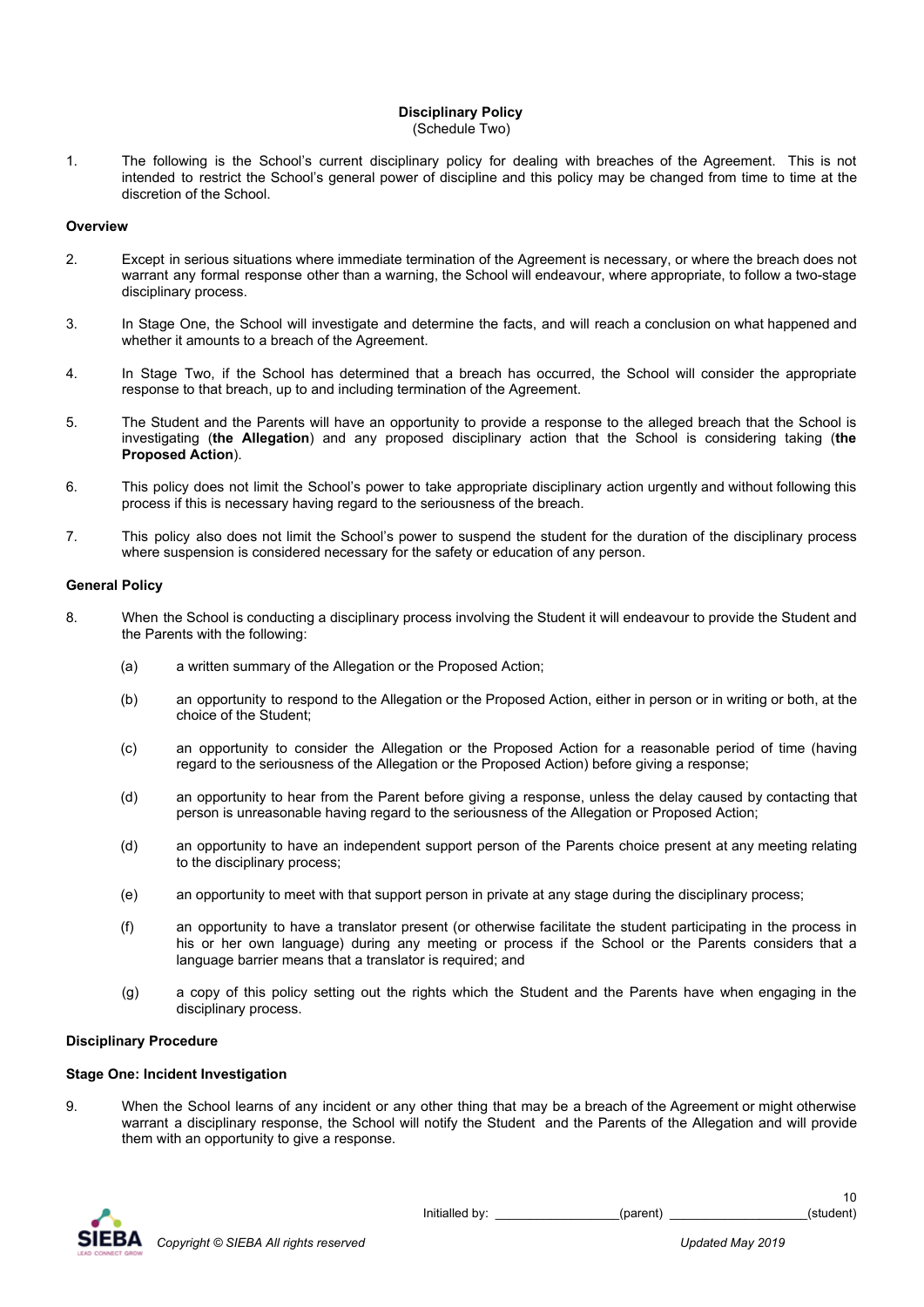- 10. Where appropriate, having regard to the seriousness of the Allegation, the Parents and the Student will have the opportunity to respond either in person or in writing or both, at the choice of the Parents. The School will receive this response and give it genuine consideration before making a decision about the Allegation.
- 11. When the School makes a decision about the Allegation it will advise the Student and Parent, in writing if possible, about its conclusion as to what happened and whether it amounts to a breach of the Agreement.

## **Stage Two: Outcome Discussion**

- 12. If the School determines that a breach of the Agreement has occurred, it will advise the Student and Parent of the possible disciplinary actions that it will consider taking in response to the breach and will provide the Student and Parents with an opportunity to give a response.
- 13. Where appropriate, having regard to the seriousness of the breach, the Student and Parent will have the opportunity to respond either in person or in writing or both, at the choice of the Parents. The School will receive this response and give it genuine consideration before making a decision about the disciplinary action to be taken.
- 14. When the School makes a decision about the disciplinary action that it will take in response to the breach it will advise the Student and Parents of its decision, in writing if possible. The disciplinary action will not take effect, and no actions will be taken to put it into place, until the Student and Parents have been advised of the decision.

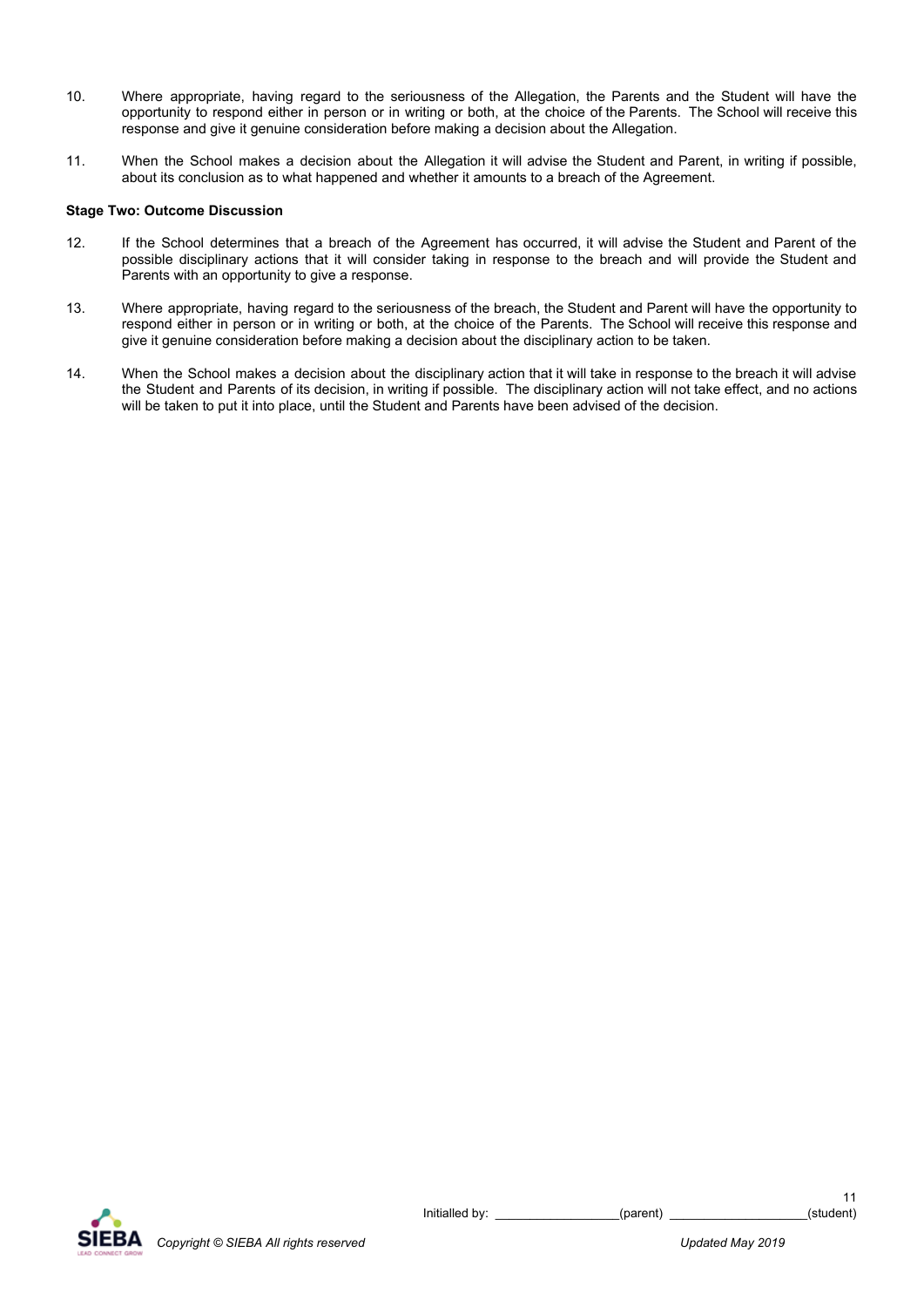# **Refund Policy**

(Schedule Three)

## **Request for a refund of international student fees**

- 1. The School will consider all requests for a refund of international student fees. Requests should be made in writing to the School as soon as possible after the circumstances leading to a request.
- 2. A request for a refund should provide the following information to the School:
	- a) The name of the student
	- b) The circumstances of the request
	- c) The amount of refund requested
	- d) The name of the person requesting the refund
	- e) The name of the person who paid the fees
	- f) The bank account details to receive any eligible refund
	- g) Any relevant supporting documentation such as receipts or invoice.

## **Non-refundable fees**

- 3. The School is unable to refund some fees. The following fees relate to expenses that the School may have paid or will incur as a result of receiving an application for enrolment and cannot be refunded:
	- a) **Administration Fee:** Administration fees meet the cost of processing an international student application. Administration fees exists whether an application is accepted or not or whether a student remains enrolled after an application is accepted.
	- b) **Insurance:** Once insurance is purchased, the school is unable to refund insurance premiums paid on behalf of the Student. Students and families may apply directly to an insurance company for a refund of premiums paid.
	- c) **Homestay Placement Fee:** Homestay placement fees meet the cost of processing a request for homestay accommodation by the Student. Costs incurred for arranging homestay accommodation for the Student prior to the refund request, cannot be refunded.
	- d) **Used Homestay Fees:** Homestay fees paid for time the Student has already spent in a homestay cannot be refunded. Used homestay fees may also include a notice period of two weeks.
	- e) **Portion of Unused Tuition Fees:** The School may retain a portion of unused tuition fees. Amounts retained will relate to costs that have been incurred or committed by the School and may vary.

#### **Request for a refund for failure to obtain a study visa**

4. If the Student fails to obtain an appropriate study visa, a refund of international student tuition fees will be provided less any Administration Fee and Registration Fee that has been paid.

#### **Requests for a refund for voluntary withdrawal from enrolment - Withdrawal prior to enrolment**

5. If the Student voluntarily withdraws prior to the start date of their enrolment, a refund of international student fees will be provided less any relevant non-refundable fees set out in this policy.

#### **Requests for a refund for voluntary withdrawal from enrolment - Withdrawal after enrolment**

6. If the Student withdraws on or after the start date of their enrolment, reasonable written notice of withdrawal is required by the school. Unless otherwise agreed by the School, a refund will be provided less a minimum of ten weeks tuition fee and any other relevant non-refundable fees as outlined in this policy.

**Requests for a refund where the School fails to provide a course, ceases as a signatory or ceases to be a provider**

- 7. If the School fails to provide the agreed course of education or is no longer a signatory to the Code or no longer operates as an international education provider, the School will negotiate with the Student or their family to either:
	- a) Refund the unused portion of international student tuition fees or other fees paid for services not delivered or
	- b) Transfer the amount of any eligible refund to another provider or
	- c) Make other arrangements agreed to by the student or their family and the school.

#### **Where the Student's enrolment is ended by the School**

- 8. In the event the Student's enrolment is ended by the School for a breach of the Contract of Enrolment, the School will consider a request for a refund less:
	- a) Any non-refundable fees set out in this policy



Initialled by: \_\_\_\_\_\_\_\_\_\_\_\_\_\_\_\_\_\_(parent) \_\_\_\_\_\_\_\_\_\_\_\_\_\_\_\_\_\_\_\_\_\_(student)

12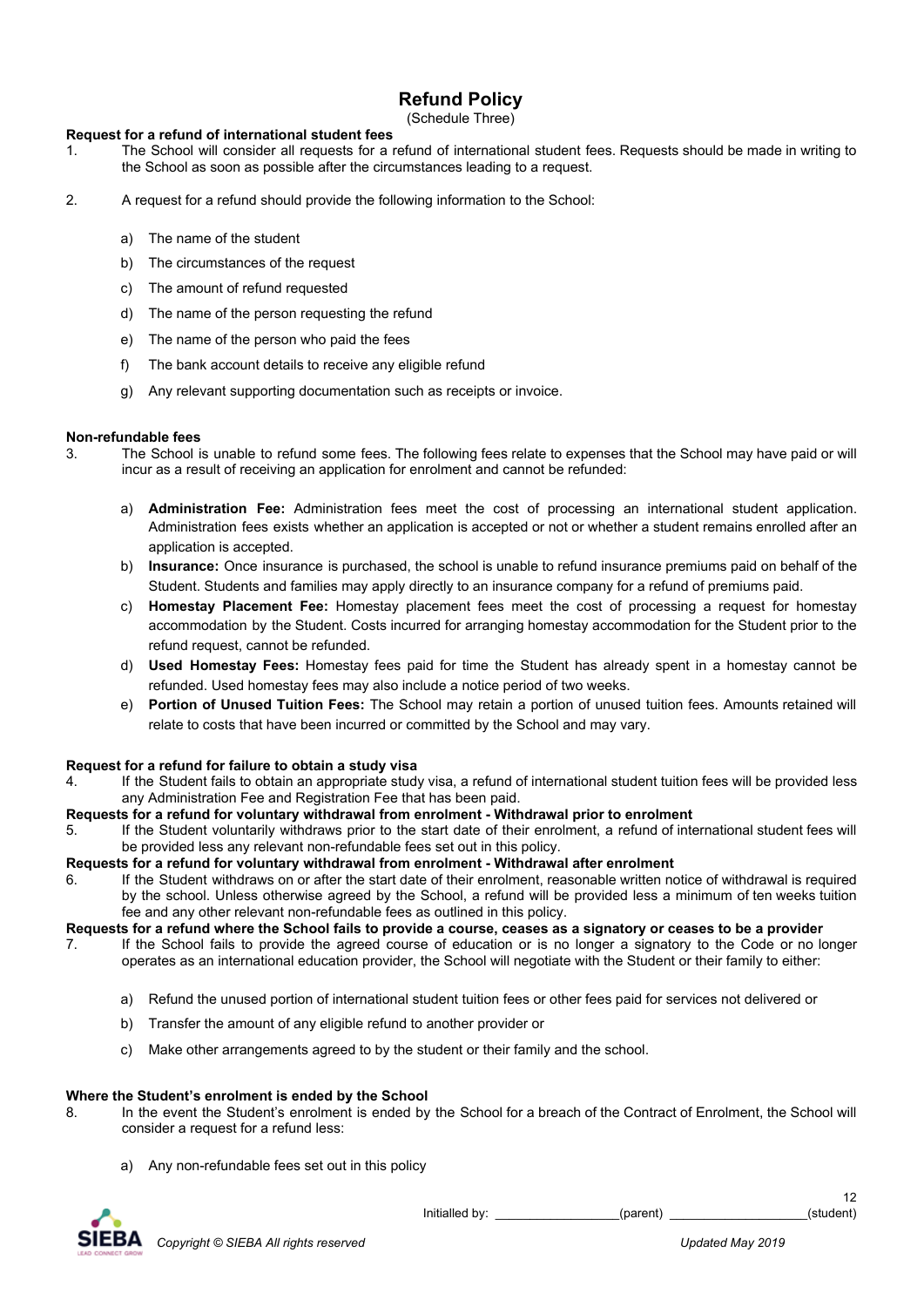- b) Ten weeks tuition fee
- c) Any other reasonable costs that the school has incurred in ending the student's enrolment

## **Where the Student changes to a domestic student during the period of enrolment**

9. If the Student changes to a domestic student after the start date of their enrolment, reasonable written notice of the change is required by the School. Unless otherwise agreed by the School, a refund will be provided less a minimum of ten weeks tuition fee and any other relevant non-refundable fees as outlined in this policy.

## **Where the Student voluntarily requests to transfer to another signatory**

10. If the Student requests to transfer to another signatory after the start date of their enrolment, reasonable written notice of the transfer is required by the School. Unless otherwise agreed by the School, a refund will be provided less a minimum of ten weeks tuition fee and any other relevant non-refundable fees as outlined in this policy.

## **Request for a refund of homestay fees**

- 11. If for any reason, the Student withdraws after the start date of their enrolment, any unused homestay fees will be refunded, less any relevant non-refundable fees set out in this policy.
- 12. Where a student moves from a school homestay and requests a refund of any unused homestay fees, these will be refunded less any non-refundable fees set out in this policy.

## **Requests for a refund of fees unused at the end of enrolment**

13. Except by written request from parents, prepaid fees unused at the end of enrolment amounting to less than NZD\$500.00 will be refunded to the Student in cash. Sums of NZD\$500.00 or greater will be refunded into a nominated bank account.

## **Outstanding activity fees or other fees**

14. Any activity or other fees incurred by the Student during enrolment and owed to the School at the time of withdrawal, will be deducted from any eligible refund.

## **Refunds to be made to the country of receipt**

15. Unless otherwise agreed in writing, all eligible refunds of fees of NZD\$1,000.00 or more received from outside of New Zealand will be refunded to a nominated bank account in the source country.

## **Rights of families after a decision regarding a refund has been made by the School**

- 16. A decision by the School relating to a request for a refund of international student fees will be provided to the Student or Parents in writing and will set out the following information:
	- a) Factors considered when making the refund decision
	- b) The total amount to be refunded
	- c) Details of non-refundable fees
- 17. The Student and their family has the right to take a grievance to the Code Administrator or Disputes Resolution Scheme in the event they are dissatisfied with a refund decision made by the School.

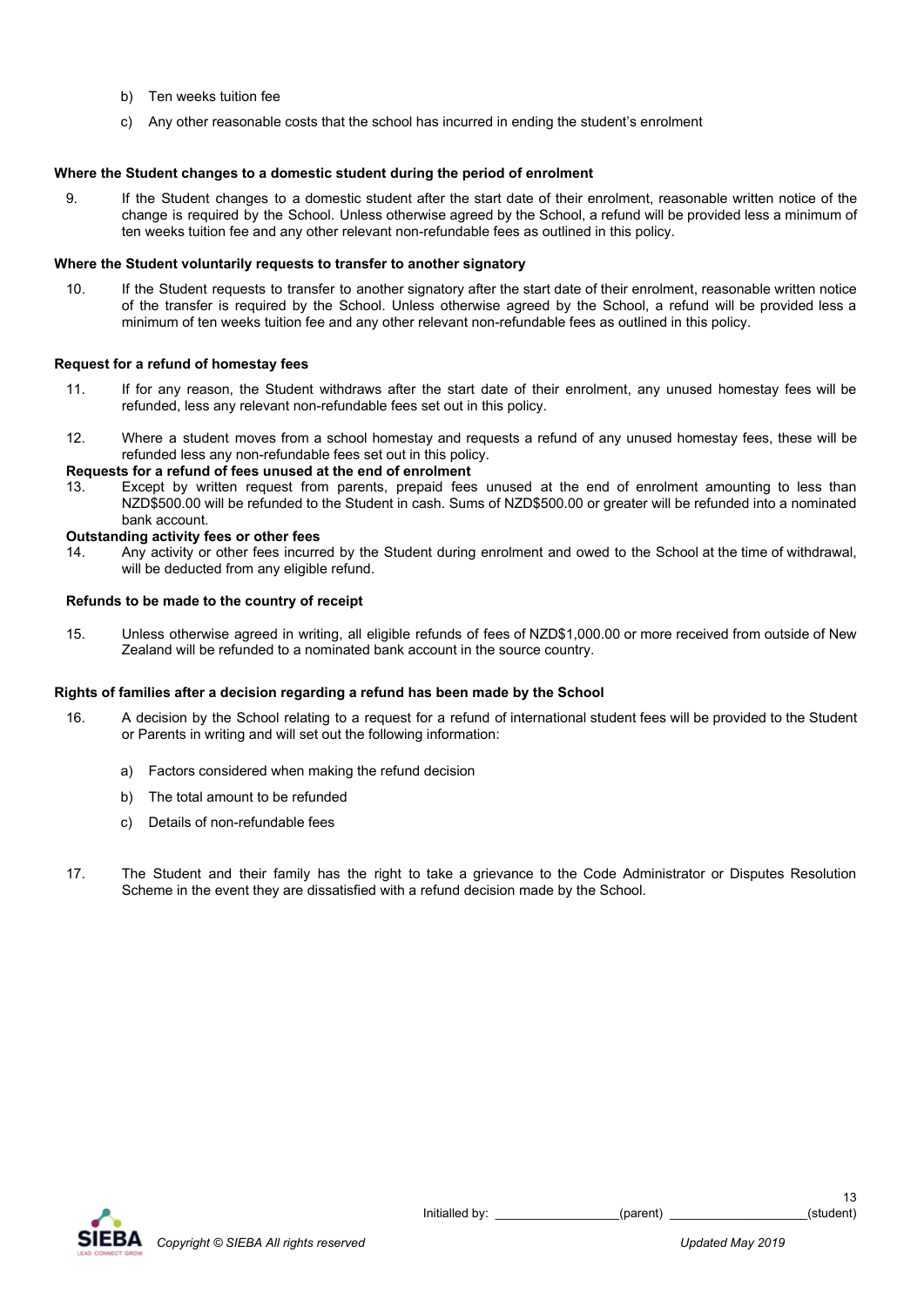## **PART THREE:**

## **PLEASE COMPLETE THE INTERNATIONAL STUDENT ACCOMMODATION AGREEMENT ONLY IF THE STUDENT WILL BE LIVING IN A HOMESTAY WHILE ENROLED AT THE SCHOOL.**

## **INTERNATIONAL STUDENT ACCOMMODATION AGREEMENT**

**(When placing a student in a School Approved Homestay)**

**Terms and Conditions:**

- 1. For the purposes of this Agreement the following terms shall have the following meanings:
- **Accommodation** means the residential accommodation provided to the Student pursuant to this Agreement.
- **Accommodation Requirements** means the rules and requirements of the Accommodation as set out in Schedule One.
- **Agreement** means this Accommodation Agreement between the Student, School, and Parents which governs the Student's Accommodation arrangements.
- **Application Form** means the standard enrolment application form.
- **Code** means the Education (Pastoral Care of International Students) Code of Practice 2016 as updated from time to time and available online at www.legislation.govt.nz under Education (Pastoral Care of International Students) Code of Practice 2016.
- **Contract of Enrolment** means the agreement between the Student, the School and the Parents which governs the Student's Tuition.
- **Homestay** has the meaning as set out in the Code.
- **Parents** means the Parents referred to in the Application Form.
- **Residential Caregiver** means the person responsible for the Student at the Accommodation.
- **Residential Caregiver Agreement** means an agreement between the School and the Residential Caregiver.
- **School** means the school referred to in the Application Form.
- **Student** means the International Student residing at the Accommodation as referred to in the Application Form.
- **Tuition** means the education of the Student at the School.
- All other terms have the same meaning as in the Contract of Enrolment.
- 2. The School is a signatory to and complies with the Code. Unless living with a parent, every international student is required to reside at an Accommodation approved by the School using the process set out in the Code.
- 3. The Parents agree to adhere to the following terms and conditions of the Accommodation:
	- (a) The School agrees that all information regarding the Residential Caregiver, the Parents and the Student relating to the Accommodation will be kept confidential, except disclosure:
- (i) To the Student, the Parents or Residential Caregiver (as the case may be);
- (ii) To any professional consultant or such person where it is in the interests of the Student to provide the information;
- (iii) Pursuant to any statutory or other legal duty.
	- (b) The Parents agree that if behaviours or conditions of the Student emerge after placement with a Residential Caregiver such that the Residential Caregiver is unable to provide the level of accommodation or care required for the safety and wellbeing of the Student, the School may terminate this Agreement.
	- (c) The Parents or the Student have the right under the Privacy Act 1993 to obtain access to and request corrections of any personal information held by the School concerning them in relation to the Student's placement with a Residential Caregiver.
	- (d) Under the Privacy Act 1993, any information collected may be provided to education authorities.
	- (e) These terms and conditions may be varied by the School (acting reasonably) upon reasonable notification from time to time and will continue to apply until notified otherwise.
- 4. If the Parents provide misleading information or fail to disclose information about the Student prior to placement with the Residential Caregiver and during the term of the Homestay the School may (in its sole discretion):
	- (a) Charge the Parent such fees as required to adequately compensate for additional requirements due to providing misleading information or the lack of disclosure; or
	- (b) Terminate this Agreement.
- 5. The initial appointment and ongoing engagement of the Residential Caregiver is subject at all times to:
	- (a) the Residential Caregiver and the School entering into a Residential Caregiver Agreement; and
	- (b) the School's usual requirements and policies in relation to the Accommodation.



 $Initialled by:$  \_\_\_\_\_\_\_\_\_\_\_\_\_\_\_\_\_\_\_\_\_(parent)  $\Box$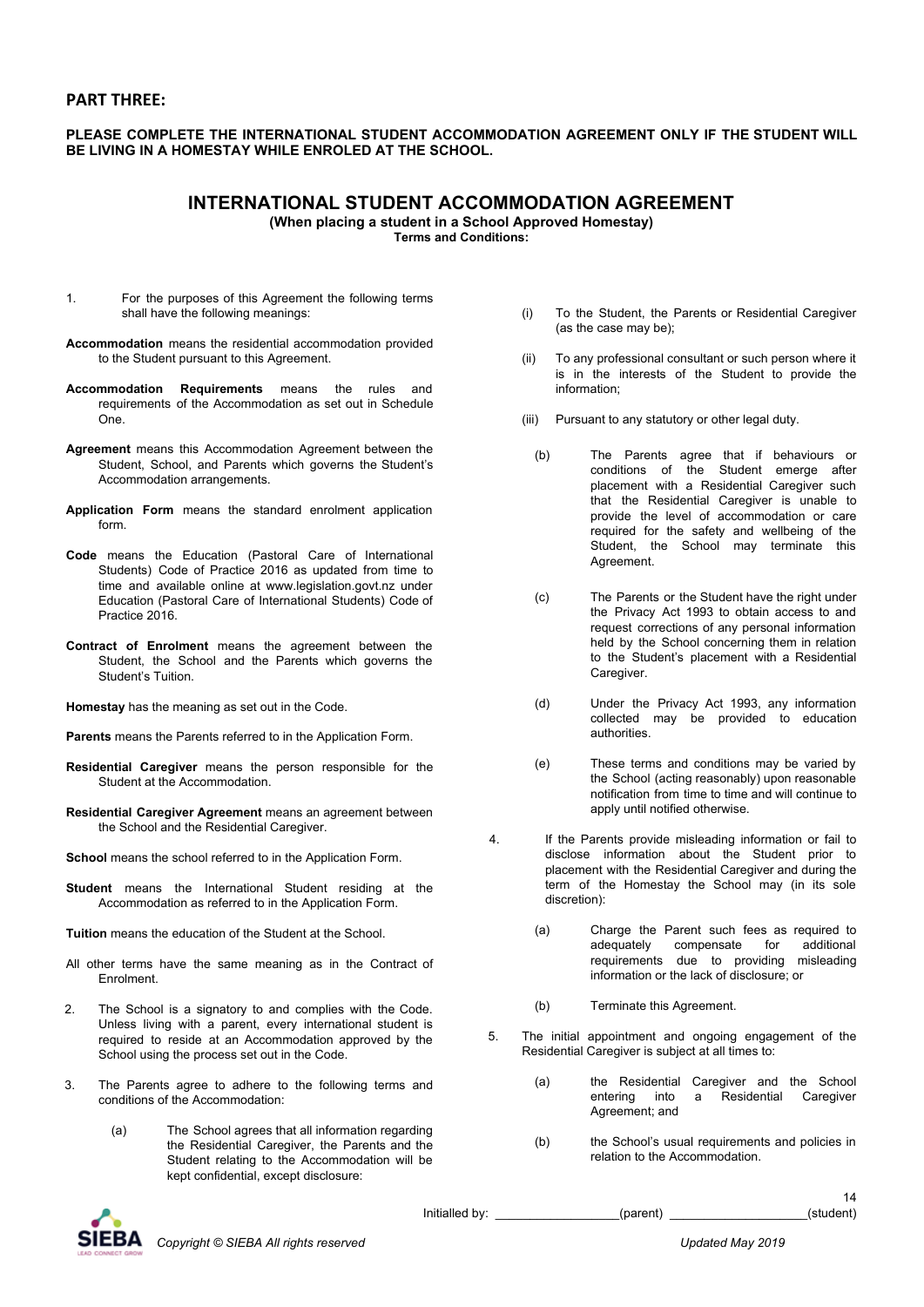- 6. The School will ensure that to the best of its ability:
	- (a) The Accommodation provides a safe, positive and healthy environment for the Student and complies with the Code;
	- (b) The Residential Caregiver's appointment has not involved any form of gift (financial or otherwise) to or from a third party;
	- (c) The appointment of the Residential Caregiver does not represent any actual or perceived conflict of interest, and that any possible conflict of interest has been notified to the School;
	- (d) The Residential Caregiver will take all reasonable steps to ensure the Student's compliance with New Zealand laws (including, where appropriate, informing the Student of such laws), and will immediately report any possible legal breach to the School; and
	- (e) The Student only engages in lawful, responsible and positive recreational activities outside of **School.**
- 7. Unless otherwise agreed in writing by the parties, the Parents provide consent to the Student's Homestay or Residential Caregiver (where applicable) for the Student to undertake supervised leisure travel and overnight stays within New Zealand for a period of not more than seven days where the leisure travel or stay does not involve the Student participating in any adventure activities or extreme sports or result in the Student missing any scheduled school days.
- 8. The School will seek specific written consent from the Parents for leisure travel or overnight stays of more than seven days or results in the Student missing any scheduled school days.
- 9. The Student shall seek specific written consent from the School before the Student, being a Student of any age, participates in any activities while in the care of the Student's Homestay or Residential Caregiver (where applicable) which are considered to be adventure activities or extreme sports. The School shall only give such Consent where approved by the Parents in terms of the Contract of Enrolment.
- 10. The School may take such measures as it considers appropriate (acting reasonably) to monitor compliance with the Code. This may include, without limitation, regular check-ins with both the Student and the Residential Caregiver.
- 11. Unless otherwise agreed in writing, the Student will be entitled to commence their Homestay at the Accommodation 5 days prior to the Period of Enrolment (as that term is defined in the Contract of Enrolment) commencing and 5 days following the end date of the Period of Enrolment (as that term is defined in the Contract of Enrolment). Should this Agreement be terminated prior to the expiry of the Period of Enrolment the Student will be required to vacate the Accommodation immediately. The School may, at its sole discretion, and without any obligation on it to do so, extend the time for the Student to vacate the Accommodation. Any such extension shall be given in writing and shall be without prejudice to the School's right to later insist that the Student immediately vacate the Accommodation.

#### **Expectations**

- 12. The Student will comply at all times with the Accommodation Requirements and the Parents shall work with the School to ensure such compliance.
- 13. In the event that the Student is removed from a Residential Caregiver for any reason, the School will take all reasonable steps to source, over a reasonable period of time (as determined by the School in its absolute discretion), appropriate alternative approved Accommodation for the **Student**
- 14. The Student will treat the Accommodation with due care and respect and the Student is liable for costs associated with repairing any damage caused to the Accommodation by the Student. For avoidance of doubt, the School is not For avoidance of doubt, the School is not responsible for any damage caused to the Accommodation by the Student.

#### **Fees**

15. The Parents must pay all accommodation fees to the School in accordance with the School's fee schedule as defined in the applicable Contract of Enrolment.

#### **Termination**

- 16. The School reserves the right to terminate this Agreement if the Student is in breach of the Accommodation Requirements.
- 17. If the Student is suspended, expelled or excluded from the School, the parties agree that this shall constitute a breach of the Accommodation Requirements and this Agreement may be terminated as a consequence.
- 18. Where this Agreement is terminated, fees may be refunded in accordance with School Policies.

## **General**

- 19. This Agreement shall be construed and take effect in accordance with the non-exclusive laws of New Zealand. In relation to any legal action or proceedings arising out of or in connection with this Agreement, the Parents irrevocably:
	- (a) submit to the non-exclusive jurisdiction of the Courts of New Zealand; and
	- (b) agree that proceedings may be brought before any Court including any forum constituted under the Arbitration Act 1908 within New Zealand, and waive any objection to proceedings in any such Court or forum on the grounds of venue or on the grounds that the proceedings have been brought in an inconvenient forum.
- 20. Notices given under this Agreement must be in writing and given to the addresses set out in the Application Form. Those sent by post will be deemed to have been received ten (10) days after posting. The Parties agree that email correspondence is a suitable means of communication and emails will be deemed to have been received when acknowledged by the party or by return email.
- 21. This Agreement contains the entire understanding of the parties and overrides any prior promises, representations, understandings or agreements.



Initialled by: \_\_\_\_\_\_\_\_\_\_\_\_\_\_\_\_\_\_(parent) \_\_\_\_\_\_\_\_\_\_\_\_\_\_\_\_\_\_\_\_(student)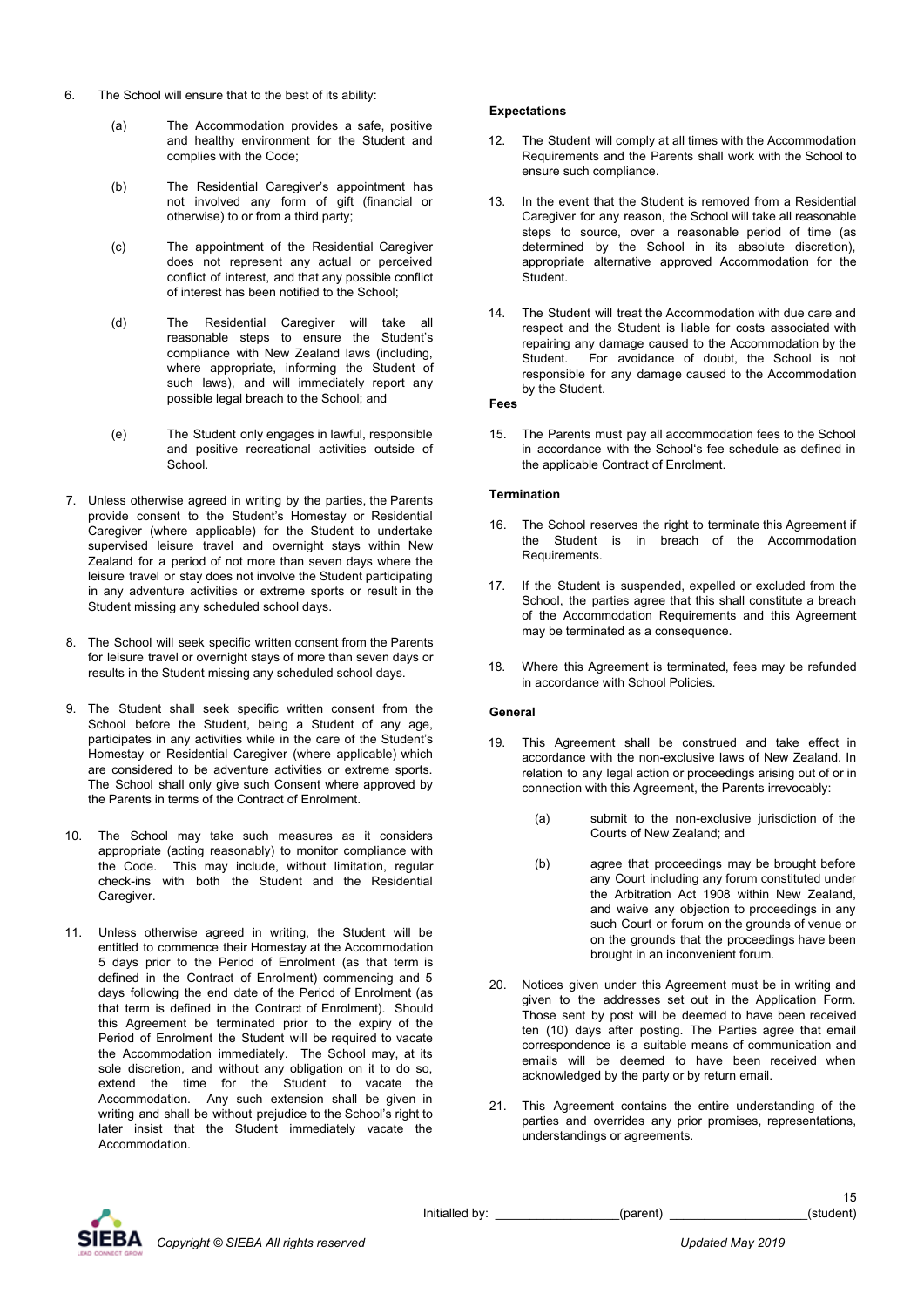22. The parties acknowledge that prior to signing this Agreement, they have had the opportunity to seek independent legal advice in respect of its content and effect.

#### **Disputes**

23. The parties agree that any dispute in relation to this Agreement will be resolved in accordance with the Code and the School Policies.

## **Signing**

24. This Agreement may be executed in one or more counterparts, each of which when so executed and all of which together shall constitute one and the same Agreement. Delivery of executed counterparts may be delivered by email or facsimile transmission.

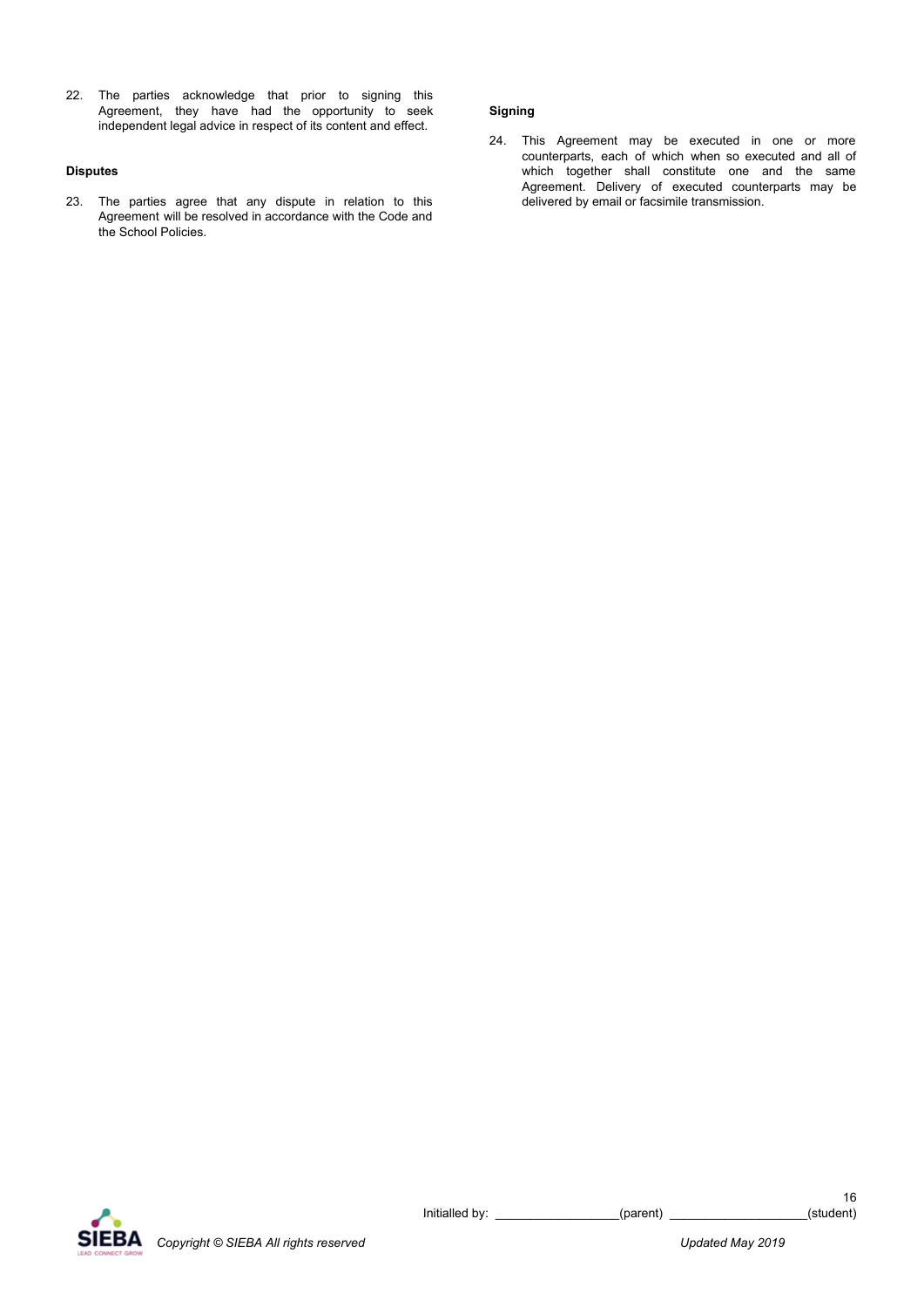# **Accommodation Requirements**

(Schedule One)

#### **While living in a School approved Homestay, the Student agrees:**

- 1. To comply with all laws of New Zealand.
- 2. Not to engage in any social or leisure activities that may place them, other persons, in undue danger or risk of harm. This includes the Student putting himself / herself in a position which may give rise to suspicions or allegations of such activities.
- 3. To obtain written permission from Parents and the School prior to obtaining any tattoo, piercing or other bodily embellishments.
- 4. To comply with all Homestay rules, expectations and curfews set by the School and Homestay parents, including without limitation, any policies of the School which apply.
- 5. To not use or do anything which may cause damage to the Accommodation, including without limitation, applying hair dyes, or smoking cigarettes or engaging in any other activity that may cause damage to the Accommodation.
- 6. To keep the Homestay parents informed of their whereabouts at all times.
- 7. To stay at the Homestay address daily and not to travel overnight outside of the town or city (as defined by the School) where the student is living without prior written permission of the School. This clause shall not prevent the Student travelling between the Homestay and the School.
- 8. To respect the privacy, values and property of the Homestay.

# **SIGNING**

#### **Parents**

By signing below, the Parents confirm that they have read the Agreement and agree to be bound by it in all respects (initial each page):

| Name(s):      |  |
|---------------|--|
|               |  |
|               |  |
| Signature(s): |  |
|               |  |
|               |  |
| Date:         |  |

#### **School**

By signing below, the authorised signatory of the School confirms that they are authorised to sign on behalf of the School, and confirms that the School will be bound by the Agreement in all respects:

Name: \_\_\_\_\_\_\_\_\_\_\_\_\_\_\_\_\_\_\_\_\_\_\_\_\_\_\_\_\_\_\_\_\_\_\_ Signature:

Date: \_\_\_\_\_\_\_\_\_\_\_\_\_\_\_\_\_\_\_\_\_\_\_\_\_\_\_\_\_\_\_\_\_\_\_

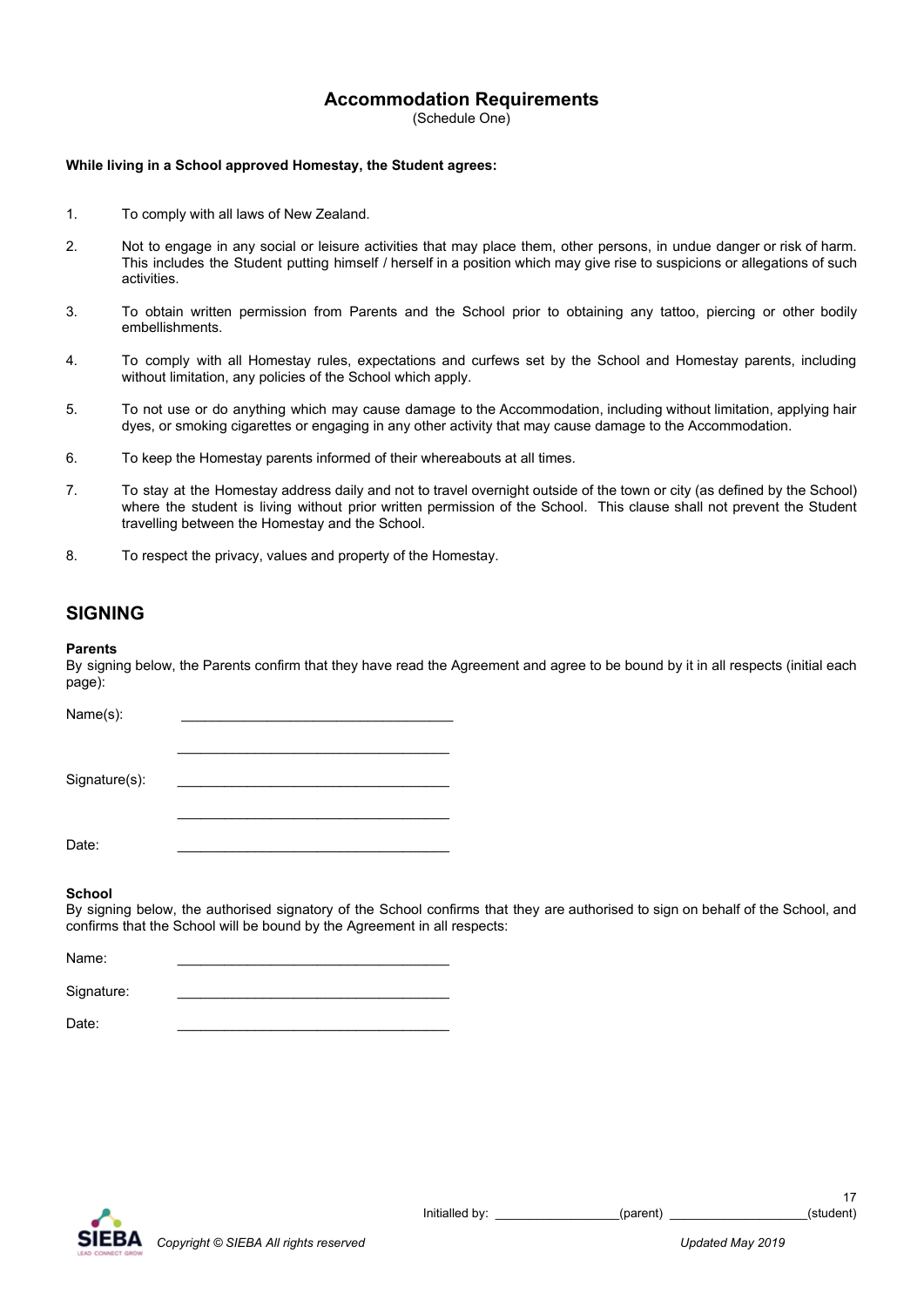## **PART FOUR:**

## **PLEASE COMPLETE THE DESIGNATED CAREGIVER AGREEMENT ONLY IF THE STUDENT WILL BE LIVING WITH A DESIGNATED CAREGIVER WHILE ENROLED AT THE SCHOOL.**

# **DESIGNATED CAREGIVER AGREEMENT**

**(Required when placing a student with a Designated Caregiver)**

This is an agreement between the Parent/s, the Designated Caregiver and the School (the **Agreement**).

| School Name:                                | (the School)                          |
|---------------------------------------------|---------------------------------------|
| Student's Name:                             | (the Student)                         |
| Mother's Name:                              |                                       |
| Father's Name:                              | (together the Parents, each a Parent) |
| Name of relative<br>or close family friend: | (the Designated Caregiver)            |
| Address:                                    | (the Residence)                       |

## **AGREEMENTS**

- 1. The Parents are party to a Contract of Enrolment with the School. All definitions contained in that Contract of Enrolment are deemed to form part of this Agreement so far as they are relevant.
- 2. The Parents agree that the Designated Caregiver will provide residential care for the Student while enrolled as an international student at the School.
- 3. The School has provided, and the Designated Caregiver has read and understood, the sections of the Education (Pastoral Care of International Students) Code of Practice 2016 (the **Code**) relevant to residential caregivers and the School's Information for Designated Caregivers and agrees to act as Designated Caregiver to the Student in accordance with these requirements.
- 4. The School agrees that all information regarding the Designated Caregiver relating to the Agreement will be kept confidential, except disclosure to the Student or their parents or their legal guardians, to any professional consultant or such person where it is in the interests of the Student to provide the information or pursuant to any statutory or other legal duty.
- 5. Approval is required from the School prior to the Student's placement with the Designated Caregiver.
- 6. The Designated Caregiver agrees that approval will be provided only after appropriate safety and other checks have been completed by the School in accordance with the Code and school policies.
- 7. Failure by the Designated Caregiver to provide the residential care required by the School and the Code may result in the school's approval of the Designated Caregiver being withdrawn.
- 8. In the event the school withdraws its approval of the Designated Caregiver, the Agreement is terminated and the Student will be placed in alternative accommodation approved by the School at the full cost and expense of the Parents.
- 9. The School may take such measures as it considers appropriate (acting reasonably) to monitor and review the quality of residential care by the Designated Caregiver and this may include, without limitation, regular visits to the Designated Caregiver and meetings with both the Student and the Designated Caregiver.
- 10. The Designated Caregiver will provide the School with fourteen days (14) days prior notice of any change in circumstances that may affect the Agreement. This includes any change of Residence or any change to the number of adults over eighteen (18) years of age living at the Residence.
- 11. The Parent/s agree that the School is not responsible for the Student's care while in the care of the Designated Caregiver.
- 12. The Student will treat the accommodation provided by the Designated Caregiver ("Accommodation") with due care and respect and the Student is liable for costs associated with repairing any damage caused to the Accommodation by the Student. For avoidance of doubt, the School is not